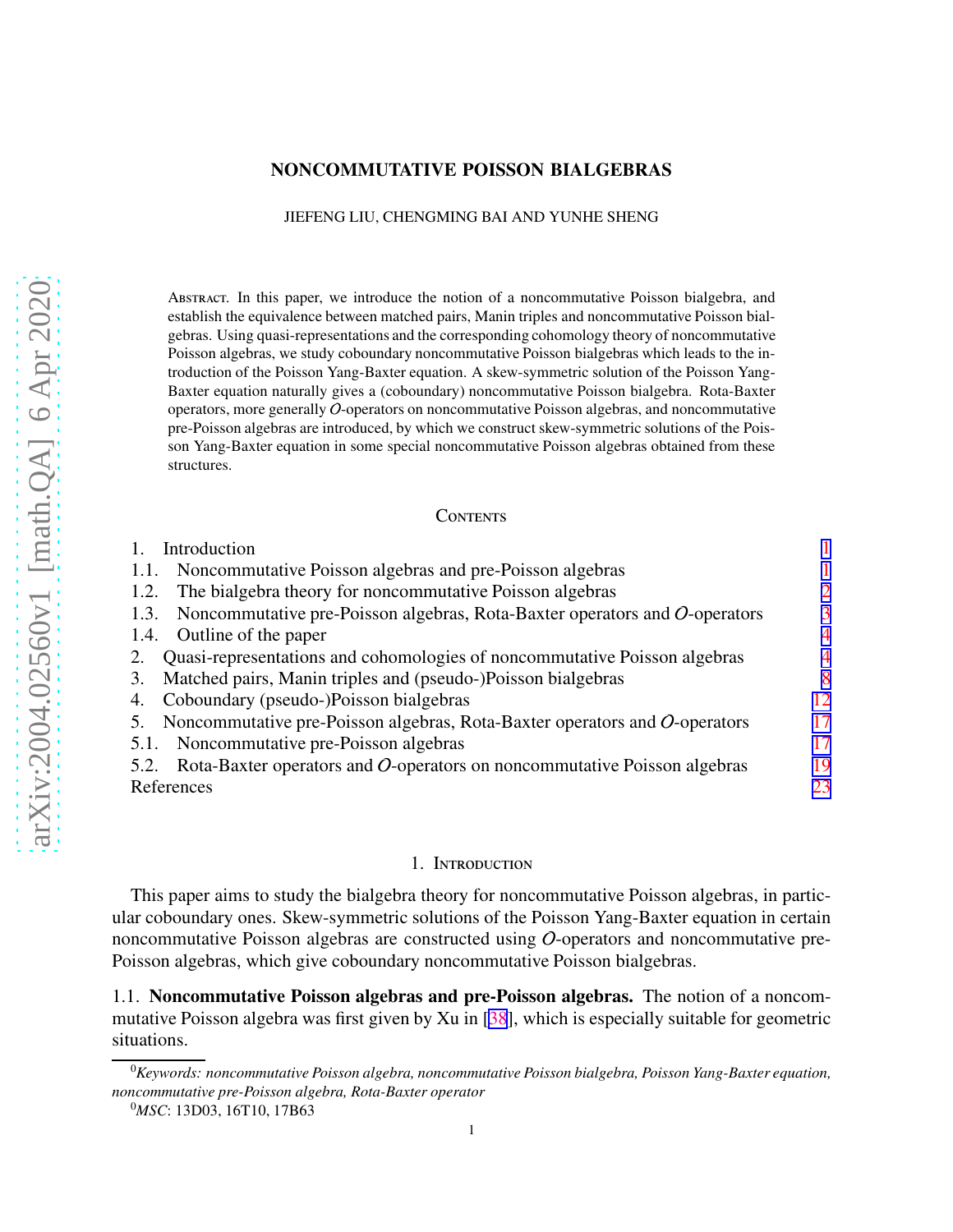<span id="page-1-0"></span>Definition 1.1. *A* noncommutative Poisson algebra *is a triple* (*P*, ·*P*, {−, −}*P*)*, where* (*P*, ·*P*) *is an associative algebra (not necessarily commutative) and* (*P*, {−, −}*P*) *is a Lie algebra, such that the Leibniz rule holds:*

$$
\{x, y \cdot_P z\}_P = \{x, y\}_P \cdot_P z + y \cdot_P \{x, z\}_P, \quad \forall x, y, z \in P.
$$

In [[18\]](#page-22-0), Flato, Gerstenhaber and Voronov introduced a more general notion of a Leibniz pair and study its cohomology and deformation theory. In particular, they gave the cohomology theory of a noncommutative Poisson algebra associated to a representation using an innovative bicomplex. Recently, Bao and Ye developed the cohomology theory of noncommutative Poisson algebras associated to quasi-representations through Yoneda-Ext groups and projective resolutions in [[9,](#page-22-0) [10\]](#page-22-0). Noncommutative Poisson algebras had been studied by many authors from different aspects [[24,](#page-22-0) [25](#page-23-0), [26,](#page-23-0) [39](#page-23-0)]. A Poisson algebra in the usual sense is the one where the associative multiplication on *P* is commutative. Note that there is another noncommutative analogue of Poisson algebras, namely double Poisson algebras ([\[36](#page-23-0)]), which will not be considered in this paper.

Aguiar introduced the notion of a pre-Poisson algebra in [[2\]](#page-22-0) and constructed many examples. A pre-Poisson algebra contains a Zinbiel algebra and a pre-Lie algebra such that some compatibility conditions are satisfied. Zinbiel algebras, which are also called dual Leibniz algebras, were introduced by Loday in [[29\]](#page-23-0), and further studied in [[28,](#page-23-0) [30](#page-23-0)]. Pre-Lie algebras are a class of nonassociative algebras coming from the study of convex homogeneous cones, affine manifolds and affine structures on Lie groups, and cohomologies of associative algebras. They also appeared in many fields in mathematics and mathematical physics, such as complex and symplectic structures on Lie groups and Lie algebras, integrable systems, Poisson brackets and infinite dimensional Lie algebras, vertex algebras, quantum field theory and operads. See the survey [\[11](#page-22-0)] and the references therein for more details. A pre-Poisson algebra gives rise to a Poisson algebra naturally through the sub-adjacent commutative associative algebra of the Zinbiel algebra and the sub-adjacent Lie algebra of the pre-Lie algebra. Conversely, a Rota-Baxter operator action (more generally an O-operator action) on a Poisson algebra gives rise to a pre-Poisson algebra. We can summarize these relations by the following diagram:



1.2. The bialgebra theory for noncommutative Poisson algebras. For a given algebraic structure determined by a set of multiplications, a bialgebra structure on this algebra is obtained by a corresponding set of comultiplications together with a set of compatibility conditions between the multiplications and comultiplications. For a finite dimensional vector space *V* with the given algebraic structure, this can be achieved by equipping the dual space  $V^*$  with the same algebraic structure and a set of compatibility conditions between the structures on *V* and those on  $V^*$ .

The great importance of the bialgebra theory and the noncommutative Poisson algebra serves as the main motivation for our interest in a suitable bialgebra theory for the noncommutative Poisson algebra in this paper.

A good compatibility condition in a bialgebra is prescribed on the one hand by a strong motivation and potential applications, and on the other hand by a rich structure theory and effective constructions. In the associative algebra context, an antisymmetric infinitesimal bialgebra [[1,](#page-22-0) [3](#page-22-0), [4](#page-22-0), [6](#page-22-0)] has the same associative multiplications on *A* and *A*<sup>\*</sup>, and the comultiplication being a 1-cocycle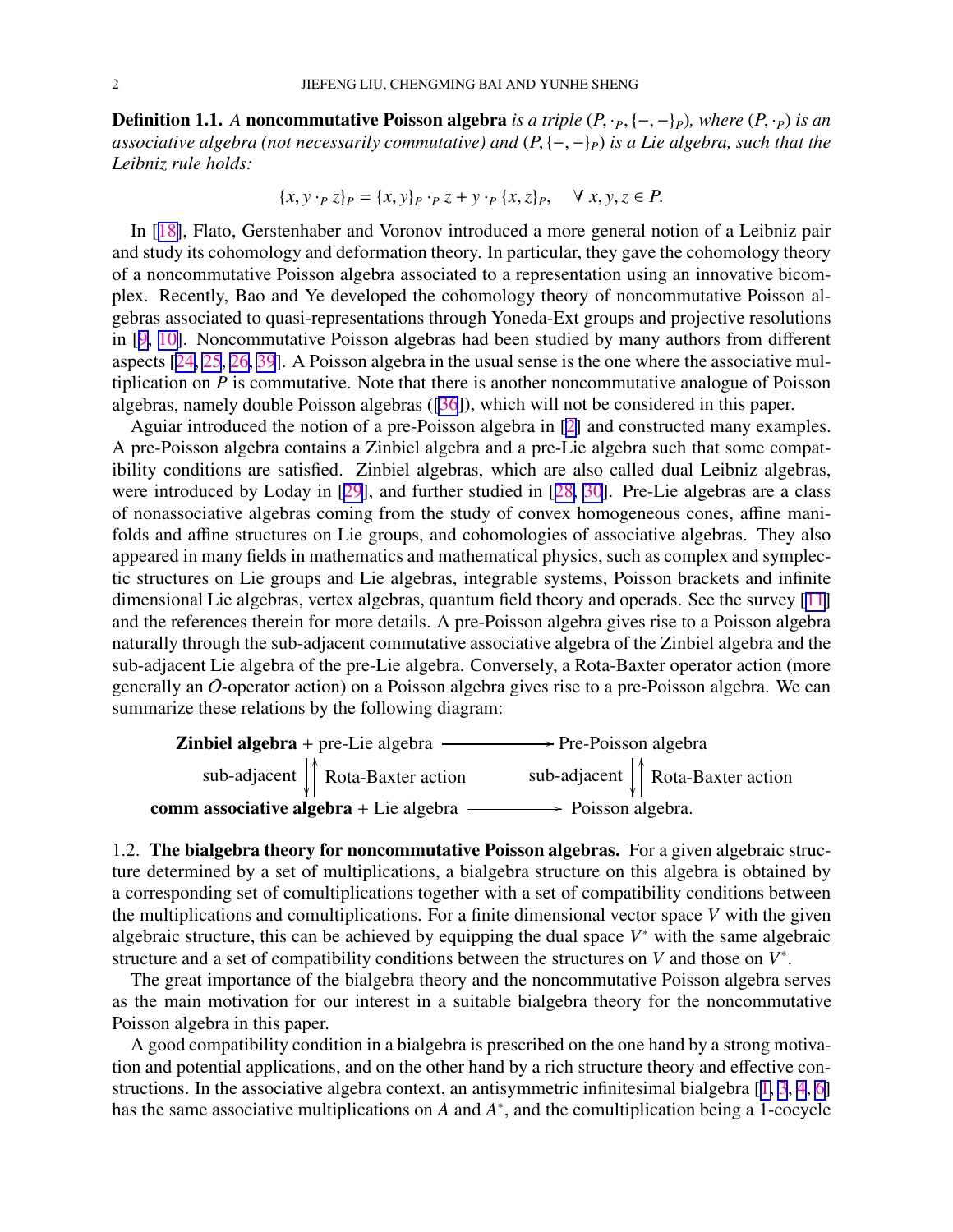<span id="page-2-0"></span>on *A* with coefficients in the tensor representation  $A \otimes A$ . In the Lie algebra context, a Lie bialgebra consists of a Lie algebra  $(g, [-,-]_g)$  and a Lie coalgebra  $(g, \delta)$ , where  $\delta : g \to \otimes^2 g$  is a Lie comultiplication, such that the Lie comultiplication being a 1-cocycle on g with coefficients in the tensor representation g  $\otimes$  g. See [[14,](#page-22-0) [17](#page-22-0)] for more details about Lie bialgebras and applications in mathematical physics. Thus, the representation theory and the cohomology theory usually play essential roles in the study of a bialgebra theory.

In fact, there has been a bialgebra theory for the usual (commutative) Poisson algebras, the so-called Poisson bialgebras ([[32\]](#page-23-0)), in terms of the representation theory of Passion algebras. However, a direct generalization is not available for the noncommutative Poisson algebras. In this paper, we apply quasi-representations instead of representations and the corresponding cohomology theory ([\[9](#page-22-0), [39\]](#page-23-0)) to study noncommutative Poisson bialgebras. Even though both Lie algebras and associative algebras admit tensor representations as mentioned above, the tensor product of two representations of a noncommutative Poisson algebra is not a representation anymore, but a quasi-representation. This is the reason why quasi-representations, not representations, are the main ingredient in our study of noncommutative Poisson bialgebras. On the other hand, the dual of the regular representation (*L*, *R*, ad) of a noncommutative Poisson algebra is also usually not a representation, but a quasi-representation. We introduce the concept of a coherent noncommutative Poisson algebra to overcome this problem. Note that the usual Poisson algebras are coherent. Thus, the bialgebra theory for noncommutative Poisson algebras established in this paper contains all the results of Poisson bialgebras given in [\[32](#page-23-0)].

Moreover, like the case of Poisson bialgebras, the study of coboundary noncommutative Poisson bialgebras leads to the introduction of the Poisson Yang-Baxter equation in a coherent noncommutative Poisson algebra. A skew-symmetric solution of the Poisson Yang-Baxter equation naturally gives a (coboundary) noncommutative Poisson bialgebra.

In addition, coherent noncommutative Poisson algebras are closely related to compatible Lie algebras which play important roles in several fields in mathematics and mathematical physics ([[19,](#page-22-0) [20](#page-22-0), [21](#page-22-0), [31](#page-23-0)]). In fact, a coherent noncommutative Poisson algebra naturally gives a compatible Lie algebra. Consequently, a noncommutative Poisson bialgebra gives rise to a compatible Lie bialgebra ([\[37](#page-23-0)]), and there is also a similar relationship in the coboundary cases.

1.3. Noncommutative pre-Poisson algebras, Rota-Baxter operators and O-operators. The notion of a dendriform algebra was introduced by Loday in [[29\]](#page-23-0) with motivation from periodicity of algebraic K-theory and operads.

Definition 1.2. *A* dendriform algebra *is a vector space A with two bilinear maps* ≻: *A*⊗*A* −→ *A and*  $\prec$ : *A* ⊗ *A* → *A such that for all x, y, z* ∈ *A, the following equalities hold:* 

 $(x < y) < z = x < (y > z + y < z), (x > y) < z = x > (y < z), x > (y > z) = (x > y + x < y) > z.$ 

One can obtain an associative algebra as well as a pre-Lie algebra from a dendriform algebra. The relations among dendriform algebras, associative algebras, pre-Lie algebras and Lie algebras are given as follows:

$$
\text{dendriform algebra } (A, \gt, \lt) \xrightarrow{x*y=x>y-y\times x} \text{pre-Lie algebra } (A, *)
$$
\n
$$
\downarrow x \text{y=x\times y+x\times y} \qquad \qquad \downarrow [x,y] = x*y-y*x
$$
\n
$$
\text{associative algebra } (A, \cdot) \xrightarrow{[x,y] = xy-y \cdot x} \text{Lie algebra } (A, [-, -]).
$$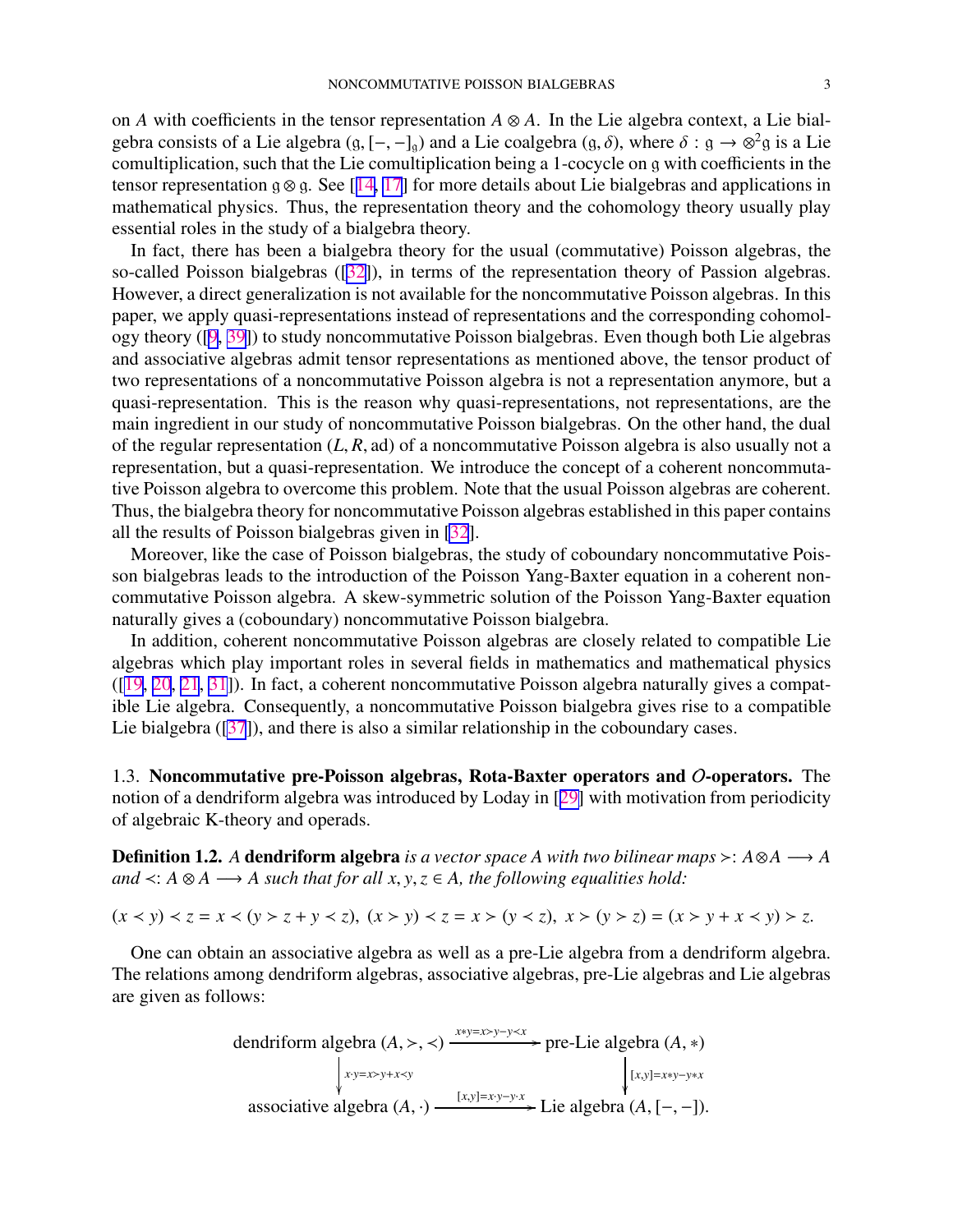<span id="page-3-0"></span>A Zinbiel algebra can be viewed as a commutative dendriform algebra, namely  $x > y = y$ *x*. In fact, from the operadic point of view, dendriform algebras and Zinbiel algebras can be viewed as the splitting of associative algebras and commutative associative algebras respectively ([[2,](#page-22-0) [7,](#page-22-0) [15,](#page-22-0) [33\]](#page-23-0)).

In this paper, we introduce the notion of a noncommutative pre-Poisson algebra, which consists of a dendriform algebra and a pre-Lie algebra, such that some compatibility conditions are satisfied. Through the sub-adjacent associative algebra and the sub-adjacent Lie algebra, a noncommutative pre-Poisson algebra gives rise to a noncommutative Poisson algebra naturally. Thus, noncommutative pre-Poisson algebras can be viewed as the splitting of noncommutative Poisson algebras. We further introduce the notion of a Rota-Baxter operator (more generally an O-operator) on a noncommutative Poisson algebra, which is simultaneously a Rota-Baxter operator on the underlying associative algebra and a Rota-Baxter operator on the underlying Lie algebra. See [[2,](#page-22-0) [5](#page-22-0), [8,](#page-22-0) [13,](#page-22-0) [16](#page-22-0), [22,](#page-22-0) [23](#page-22-0), [34](#page-23-0), [35\]](#page-23-0) for more details on Rota-Baxter operators and O-operators. A noncommutative pre-Poisson algebra can be obtained through the action of a Rota-Baxter operator (more generally an O-operator). The above relations can be summarized into the following commutative diagram:

| <b>dendriform algebra</b> + pre-Lie algebra $\longrightarrow$ noncomm pre-Poisson algebra |                                                    |
|-------------------------------------------------------------------------------------------|----------------------------------------------------|
| sub-adjacent $\int$ Rota-Baxter action                                                    | sub-adjacent $\int \int \text{Rota-Baster action}$ |
| <b>associative algebra</b> $+$ Lie algebra                                                | $\rightarrow$ noncomm Poisson algebra              |

We construct skew-symmetric solutions of the Poisson Yang-Baxter equation in some special noncommutative Poisson algebras obtained from these structures.

1.4. Outline of the paper. In Section 2, we recall quasi-representations and the corresponding cohomology theory of noncommutative Poisson algebras, and introduce the notion of a coherent noncommutative Poisson algebra for our later study of noncommutative Poisson bialgebras.

In Section [3](#page-7-0), we introduce the notions of matched pairs, Manin triples for noncommutative Poisson algebras and noncommutative (pseudo)-Poisson bialgebras. The equivalences between matched pairs of coherent noncommutative Poisson algebras, Manin triples for noncommutative Poisson algebras and noncommutative Poisson bialgebras are established.

In Section [4](#page-11-0), we study coboundary noncommutative Poisson bialgebras with the help of quasirepresentations of noncommutative Poisson algebras and the corresponding cohomology theory, which leads to the introduction of the Poisson Yang-Baxter equation in a coherent noncommutative Poisson algebra.

In Section [5,](#page-16-0) we introduce the notion of a noncommutative pre-Poisson algebra and a Rota-Baxter operator (more generally an O-operator) on a noncommutative Poisson algebra, by which we construct skew-symmetric solutions of the Poisson Yang-Baxter equation in certain special noncommutative Poisson algebras obtained from these structures.

In this paper, all the vector spaces are over an algebraically closed field  $K$  of characteristic  $0$ , and finite dimensional.

# 2. Quasi-representations and cohomologies of noncommutative Poisson algebras

In this section, we recall (quasi)-representations of noncommutative Poisson algebras and the corresponding cohomology theory.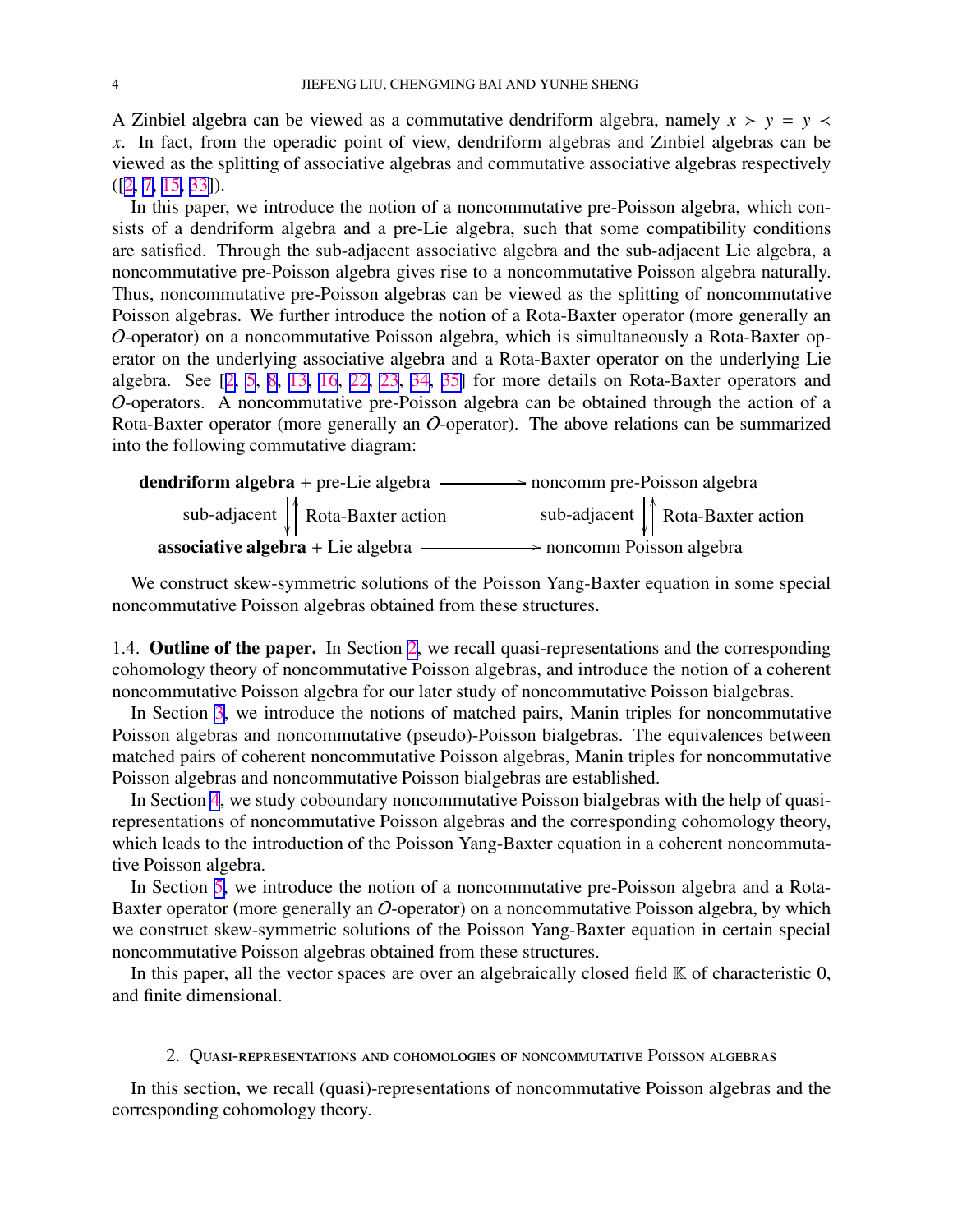<span id="page-4-0"></span>**Definition 2.1.** *Let*  $(A, \cdot_A)$  *be an associative algebra and* V *a vector space. Let*  $\mathcal{L}, \mathcal{R}: A \longrightarrow \mathfrak{gl}(V)$ *be two linear maps with*  $x \to \mathcal{L}_x$  *and*  $x \to \mathcal{R}_x$  *respectively. The triple*  $(V; \mathcal{L}, \mathcal{R})$  *is called a* **representation** *of A if for all x, y*  $\in$  *A, we have* 

$$
\mathcal{L}_{x \cdot A y} = \mathcal{L}_{x} \circ \mathcal{L}_{y}, \quad \mathcal{R}_{x \cdot A y} v = \mathcal{R}_{y} \circ \mathcal{R}_{x}, \quad \mathcal{L}_{x} \circ \mathcal{R}_{y} = \mathcal{R}_{y} \circ \mathcal{L}_{x}.
$$

In fact,  $(V; \mathcal{L}, \mathcal{R})$  is a representation of an associative algebra *A* if and only if the direct sum  $A \oplus V$  of vector spaces is an associative algebra (the semi-direct product) by defining the multiplication on  $A \oplus V$  by

$$
(x_1 + v_1) \cdot_{(\mathcal{L}, \mathcal{R})} (x_2 + v_2) = x_1 \cdot_A x_2 + \mathcal{L}_{x_1} v_2 + \mathcal{R}_{x_2} v_1, \quad \forall x_1, x_2 \in A, v_1, v_2 \in V.
$$

We denote it by  $A \ltimes_{L\mathcal{R}} V$  or simply by  $A \ltimes V$ .

**Lemma 2.2.** Let  $(V; \mathcal{L}, \mathcal{R})$  be a representation of an associative algebra  $(A, \cdot_A)$ . Define  $\mathcal{L}^*$ :  $A \longrightarrow \mathfrak{gl}(V^*)$  and  $\mathcal{R}^* : A \longrightarrow \mathfrak{gl}(V^*)$  by

$$
\langle \mathcal{L}_x^* \alpha, v \rangle = -\langle \alpha, \mathcal{L}_x v \rangle, \quad \langle \mathcal{R}_x^* \alpha, v \rangle = -\langle \alpha, \mathcal{R}_x v \rangle, \quad \forall \ x \in A, \alpha \in V^*, v \in V.
$$

*Then*  $(V^*; -R^*,-\mathcal{L}^*)$  *is a representation of*  $(A, \cdot_A)$ *.* 

**Example 2.3.** Let  $(A, \cdot_A)$  be an associative algebra. Let  $L_x$  and  $R_x$  denote the left and right multiplication operators, respectively, that is,  $L_x y = x \cdot_A y$ ,  $R_y x = x \cdot_A y$  for all  $x, y \in A$ . Then  $(A; L, R)$ is a representation of  $(A, \cdot_A)$ , called the **regular representation**. Furthermore,  $(A^*; -R^*, -L^*)$  is also a representation of  $(A, \cdot_A)$ .

Similarly, let  $(g, [-,-]_g)$  be a Lie algebra and *V* a vector space. Let  $\rho : g \to gl(V)$  be a linear map. The pair  $(V; \rho)$  is called a **representation** of g if for all  $x, y \in g$ , we have

$$
\rho([x, y]_g) = [\rho(x), \rho(y)].
$$

In fact,  $(V; \rho)$  is a representation of a Lie algebra g if and only if the direct sum  $g \oplus V$  of vector spaces is a Lie algebra (the semi-direct product) by defining the Lie bracket on  $g \oplus V$  by

$$
[x_1 + v_1, x_2 + v_2]_{\rho} = [x_1, x_2]_{\mathfrak{g}} + \rho(x_1)(v_2) - \rho(x_2)(v_1), \quad \forall x_1, x_2 \in \mathfrak{g}, v_1, v_2 \in V.
$$

We denote it by  $g \kappa_\rho V$  or simply by  $g \kappa V$ . Moreover, let  $(V; \rho)$  be a representation of a Lie algebra  $(g, [-,-]_g)$ . Define  $\rho^* : g \longrightarrow gl(V^*)$  by

$$
\langle \rho^*(x)(\alpha), v \rangle = -\langle \alpha, \rho(x)(v) \rangle, \quad \forall \ x \in \mathfrak{g}, \alpha \in V^*, v \in V.
$$

Then  $(V^*; \rho^*)$  is a representation of  $(g, [-,-]_g)$ . In particular, define ad :  $g \to gl(g)$  by ad<sub>x</sub>*y* =  $[x, y]_q$  for all  $x, y \in g$ . Then  $(g; ad)$  is a representation of  $(g, [-,-]_q)$ , called the **adjoint representation**. Furthermore,  $(g^*; ad^*)$  is also a representation of  $(g, [-,-]_g)$ .

**Definition 2.4.** ([\[18](#page-22-0), [39](#page-23-0)]) *Let*  $(P, \cdot_P, \{-, -\}_P)$  *be a noncommutative Poisson algebra.* 

(i) *A* quasi-representation of *P* is a quadruple  $(V; \mathcal{L}, \mathcal{R}, \rho)$  such that  $(V; \mathcal{L}, \mathcal{R})$  is a represen*tation of the associative algebra*  $(P, \cdot_P)$  *and*  $(V; \rho)$  *is a representation of the Lie algebra* (*P*, {−, −}*P*) *satisfying*

(1) 
$$
\mathcal{L}_{\{x,y\}_P} = \rho(x)\mathcal{L}_y - \mathcal{L}_y\rho(x),
$$

(2) 
$$
\mathcal{R}_{\{x,y\}_P} = \rho(x)\mathcal{R}_y - \mathcal{R}_y\rho(x), \quad \forall x, y \in P.
$$

(ii) *A quasi-representation*  $(V; \mathcal{L}, \mathcal{R}, \rho)$  *is called a* **representation** *of P if we have* 

(3) 
$$
\rho(x \cdot_P y) = \mathcal{L}_x \rho(y) + \mathcal{R}_y \rho(x).
$$

By a direct calculation, we have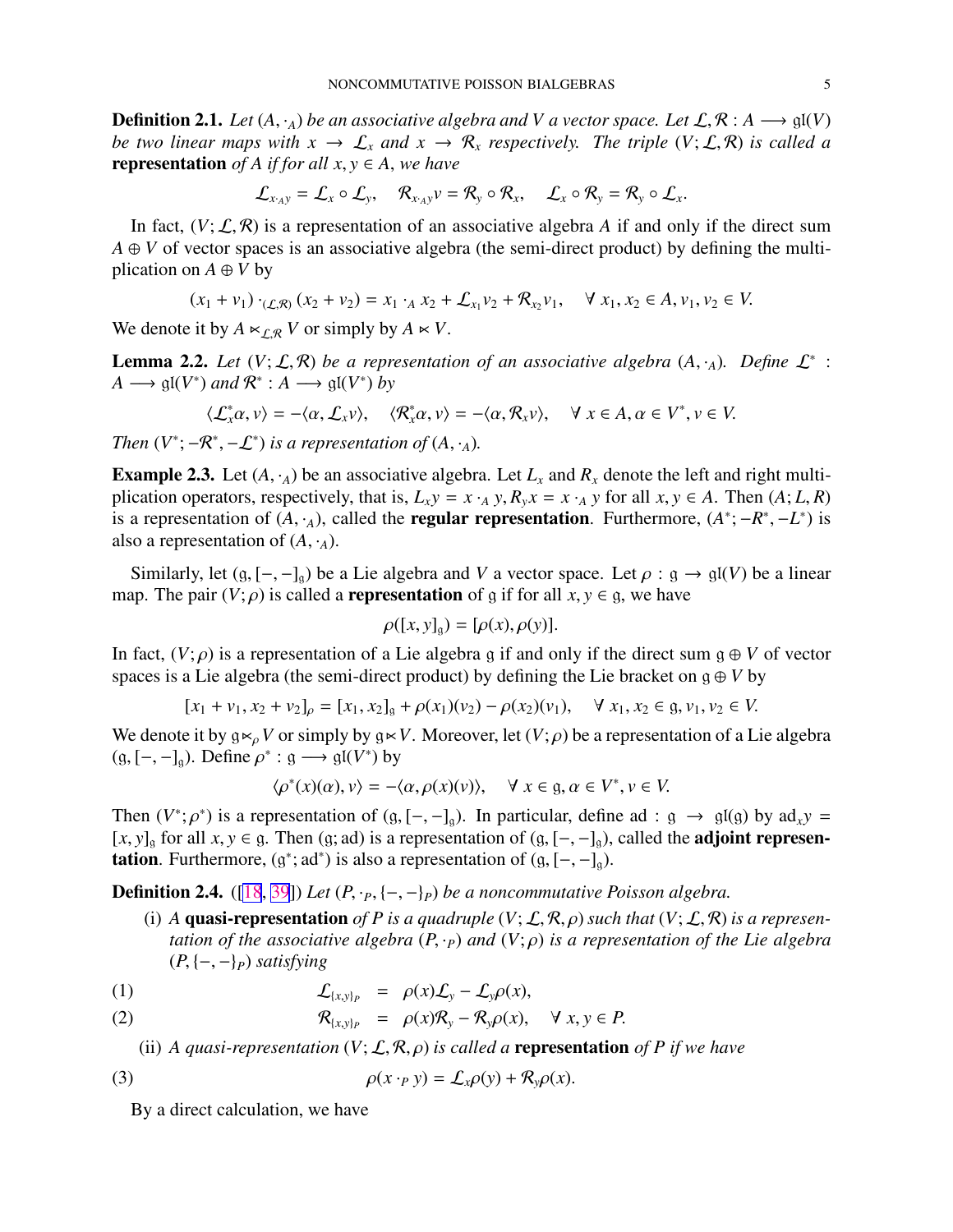<span id="page-5-0"></span>**Proposition 2.5.** *Let*  $(P, \cdot_P, \{-, -\}_P)$  *be a noncommutative Poisson algebra.* 

- (i) If  $(V; \mathcal{L}, \mathcal{R}, \rho)$  *is a quasi-representation of P, then*  $(V^*; -\mathcal{R}^*, -\mathcal{L}^*, \rho^*)$  *is also a quasirepresentation of P;*
- (ii) *If* (*V*; L, R, ρ) *is a quasi-representation and satisfies*

(4) 
$$
\rho(x \cdot_P y) = \rho(x)\mathcal{L}_y + \rho(y)\mathcal{R}_x,
$$

*then*  $(V^*; -R^*, -\mathcal{L}^*, \rho^*)$  *is a representation of P.* 

**Example 2.6.** Let  $(P, \cdot_P, \{-, -\}_P)$  be a noncommutative Poisson algebra. Then  $(P; L, R, ad)$  is a representation of *P*, which is also called the regular representation of *P*. However, the dual  $(\overline{P^*}; -R^*, -L^*, \text{ad}^*)$  is just a quasi-representation of *P*. Furthermore, it is straightforward to check that  $(P^*; -R^*, -L^*, ad^*)$  is a representation of *P* if and only if the noncommutative Poisson algebra *P* satisfies

(5) 
$$
\{x, y \cdot_P z\}_P + \{y, z \cdot_P x\}_P + \{z, x \cdot_P y\}_P = 0, \quad \forall x, y \in P.
$$

**Definition 2.7.** A noncommutative Poisson algebra  $(P, \cdot_P, \{-, -\}_P)$  is called **coherent** *if it satisfies* (5)*.*

**Proposition 2.8.** A noncommutative Poisson algebra  $(P, \cdot_P, \{-, -\}_P)$  is coherent if and only if it *satisfies*

$$
[\{x, y\}_P, z]_P + [\{z, x\}_P, y]_P + [\{y, z\}_P, x]_P = 0
$$

*for all x, y, z*  $\in$  *P, where*  $[-,-]_P$  :  $P \times P \longrightarrow P$  *is the commutator Lie bracket defined by* (6)  $[x, y]_p = x \cdot_p y - y \cdot_p x$ .

**Proof.** By the Leibniz rule of the noncommutative Poisson algebra  $(P, \cdot_P, \{-, -\}_P)$ , we have

$$
\{x, y \cdot_P z\}_P + \{y, z \cdot_P x\}_P + \{z, x \cdot_P y\}_P
$$
  
=  $\{x, y\}_P \cdot_P z + y \cdot_P \{x, z\}_P + \{y, z\}_P \cdot_P x + z \cdot_P \{y, x\}_P + \{z, x\}_P \cdot_P y + x \cdot_P \{z, y\}_P$   
=  $\{x, y\}_P \cdot_P z - z \cdot_P \{x, y\}_P + \{z, x\}_P \cdot_P y - y \cdot_P \{z, x\}_P + \{y, z\}_P \cdot_P x - x \cdot_P \{y, z\}_P$   
=  $[\{x, y\}_P, z]_P + [\{z, x\}_P, y]_P + [\{y, z\}_P, x]_P.$ 

Then the conclusion follows immediately.  $\blacksquare$ 

Similarly, a coherent noncommutative Poisson algebra  $(P, \cdot_P, \{-, -\}_P)$  also satisfies

 $\{ [x, y]_P, z \}_P + \{ [z, x]_P, y \}_P + \{ [y, z]_P, x \}_P = 0.$ 

Corollary 2.9. *Any commutative Poisson algebra is coherent.*

Coherent noncommutative Poisson algebras are closely related to compatible Lie algebras ([\[19](#page-22-0), [20](#page-22-0), [21,](#page-22-0) [31\]](#page-23-0)).

**Definition 2.10.** *A* compatible Lie algebra  $(g, [-, -]_1, [-, -]_2)$  *consists of two Lie algebras*  $(g, [-, -]_1)$ *and*  $(g, [-, -]_2)$  *such that for any*  $k_1, k_2 \in \mathbb{K}$ *, the following bilinear operation* 

(7) 
$$
[x, y] = k_1[x, y]_1 + k_2[x, y]_2, \quad \forall x, y \in \mathfrak{g}
$$

*defines a Lie algebra structure on* g*.*

**Proposition 2.11.** ([[19\]](#page-22-0)) *Let* (g,  $[-, -]_1$ ) and (g,  $[-, -]_2$ ) *be two Lie algebras. Then* (g,  $[-, -]_1$ ,  $[-, -]_2$ ) *is a compatible Lie algebra if and only if for any x*, *y*,*z* ∈ g*, the following equation holds*

(8)  $[[x, y]_1, z]_2 + [[y, z]_1, x]_2 + [[z, x]_1, y]_2 + [[x, y]_2, z]_1 + [[y, z]_2, x]_1 + [[z, x]_2, y]_1 = 0.$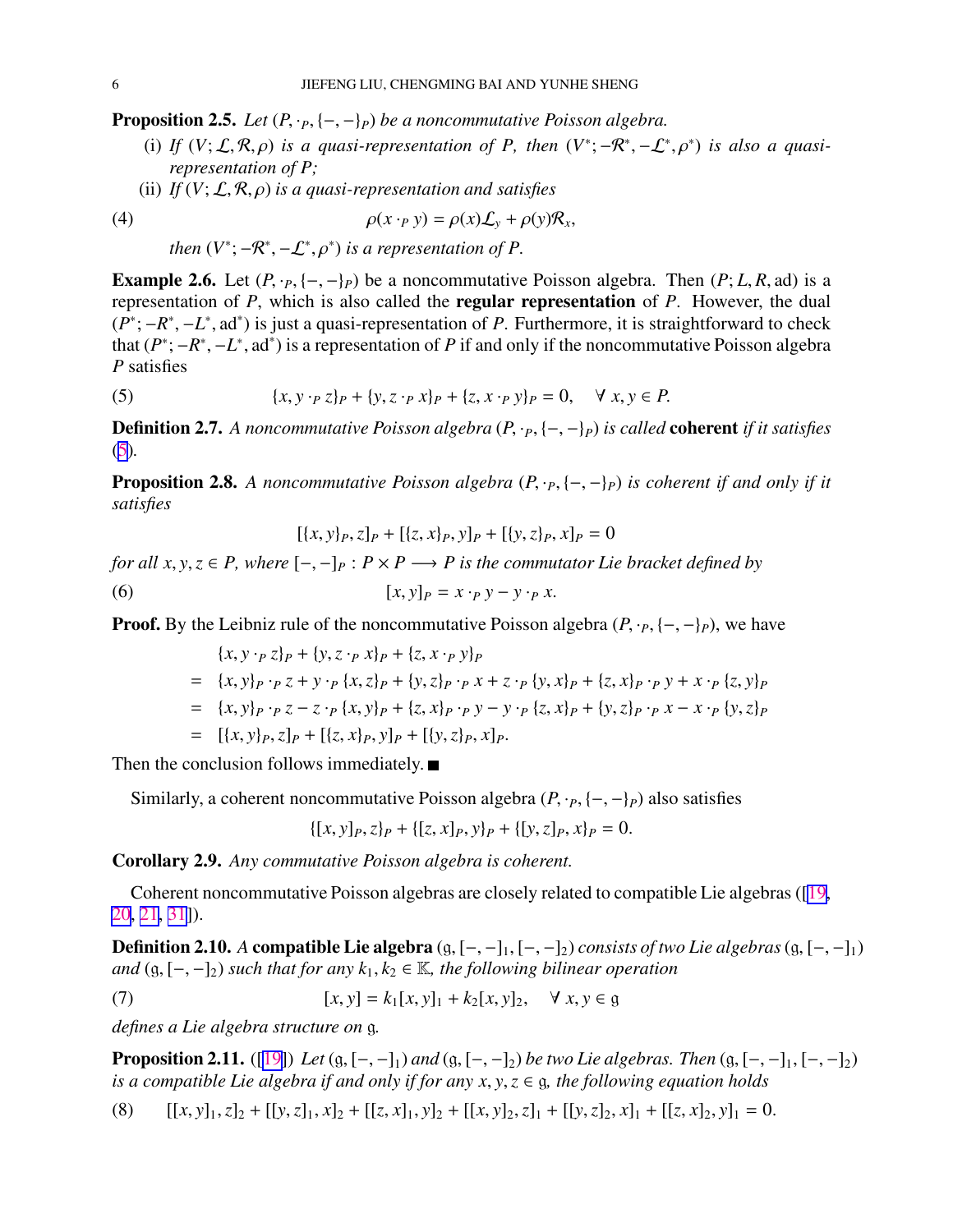<span id="page-6-0"></span>**Corollary 2.12.** *Let*  $(P, \cdot_P, \{-, -\}_P)$  *be a coherent noncommutative Poisson algebra. Then we have a* compatible Lie algebra  $(P, \{-, -\}_P, \{-, -\}_P)$ , where the bracket  $[-, -]_P$  is given by [\(6](#page-5-0)).

**Example 2.13.** Let  $(A, \cdot_A)$  be an associative algebra. Define a bracket  $\{-, -\}_\hbar$  as follows

(9) 
$$
\{x, y\}_h = h(x \cdot_A y - y \cdot_A x),
$$

where  $x, y \in A$  and  $\hbar$  is a fixed number. Then  $(A, \cdot_A, \{-, -\}_\hbar)$  is a coherent noncommutative Poisson algebra, which is called the standard noncommutative Poisson algebra.

By a direct calculation, we have

**Proposition 2.14.** *The standard noncommutative Poisson algebra*  $(P, \cdot_P, \{-, -\}_\hbar)$  *is compatible with any coherent noncommutative Poisson algebra*  $(P, \cdot_P, \{-, -\}_P)$  *in the sense of that for any*  $k_1, k_2 \in \mathbb{K}$ ,  $(P, k_1 \cdot P + k_2 \cdot P, k_1\{-, -\}P + k_2\{-, -\}P$  *is still a coherent noncommutative Poisson algebra.* 

**Example 2.15.** Let *P* be a 3-dimensional vector space with basis  $\{e_1, e_2, e_3\}$ . Define the non-zero multiplication and the bracket operation on *P* by

$$
e_1 \cdot e_2 = e_3, e_2 \cdot e_1 = -e_3;
$$
  
\n $\{e_1, e_2\} = ae_1 + be_2 + ce_3, \{e_1, e_3\} = be_3, \{e_2, e_3\} = -ae_3, \forall a, b, c \in \mathbb{K}.$ 

Then  $(P, \cdot, \{-, -\})$  is a coherent noncommutative Poisson algebra.

**Example 2.16.** Let *P* be a 4-dimensional vector space with basis  $\{e_1, e_2, e_3, e_4\}$ . Define the nonzero multiplication and the non-zero bracket operation on *P* by

$$
e_1 \cdot e_1 = e_4, \quad e_1 \cdot e_2 = e_4, \quad e_3 \cdot e_2 = e_4, \quad e_3 \cdot e_3 = -e_4;
$$
  
 $\{e_1, e_2\} = ae_4, \quad \{e_1, e_3\} = be_4, \quad \{e_2, e_3\} = ce_4, \quad \forall a, b, c \in \mathbb{K}.$ 

Then  $(P, \cdot, \{-, -\})$  is a coherent noncommutative Poisson algebra.

It is straightforward to obtain the following conclusion.

**Proposition 2.17.** *Let*  $(P, \cdot_P, \{-, -\}_P)$  *be a noncommutative Poisson algebra and*  $(V, \mathcal{L}, \mathcal{R}, \rho)$  *a representation.* Then  $(P \oplus V, \cdot_{(\mathcal{L}, \mathcal{R})}, \{-, -\}_\rho)$  is a noncommutative Poisson algebra, where  $(P \oplus$ *V*,  $\cdot_{(L,\mathcal{R})}$  *is the semi-direct product associative algebra P*  $\lt_{(L,\mathcal{R})}$  *V and*  $(P \oplus V, \{-,-\}_\rho)$  *is the semidirect product Lie algebra P*  $\lt_{\rho}$  *V*.

*Furthermore, if the noncommutative Poisson algebra P is coherent and the representation*  $(V; \mathcal{L}, \mathcal{R}, \rho)$  satisfies ([4\)](#page-5-0), then  $(P \oplus V, \cdot_{(\mathcal{L}, \mathcal{R})}, \{-, -\}_\rho)$  is a coherent noncommutative Poisson algebra.

We denote a semi-direct product noncommutative Poisson algebra by  $P \ltimes_{(\mathcal{LR},\rho)} V$ .

The cohomology complex for a noncommutative Poisson algebra  $(P, \cdot_P, \{-, -\}P)$  associated to a quasi-representation  $(V; \mathcal{L}, \mathcal{R}, \rho)$  is given as follows ([\[9](#page-22-0)]). Denote

$$
C^{i,j}(P,V) = \text{Hom}((\otimes^i P) \otimes (\wedge^j P), V) \quad \text{and} \quad C^n(P,V) = \sum_{i+j=n} C^{i,j}(P,V).
$$

The coboundary operator  $\delta^n$  :  $C^n(P, V) \longrightarrow C^{n+1}(P, V)$  is given by

$$
\delta^n = \sum_{i+j=n} (\hat{\delta}^{i,j} + (-1)^i \bar{\delta}^{i,j}),
$$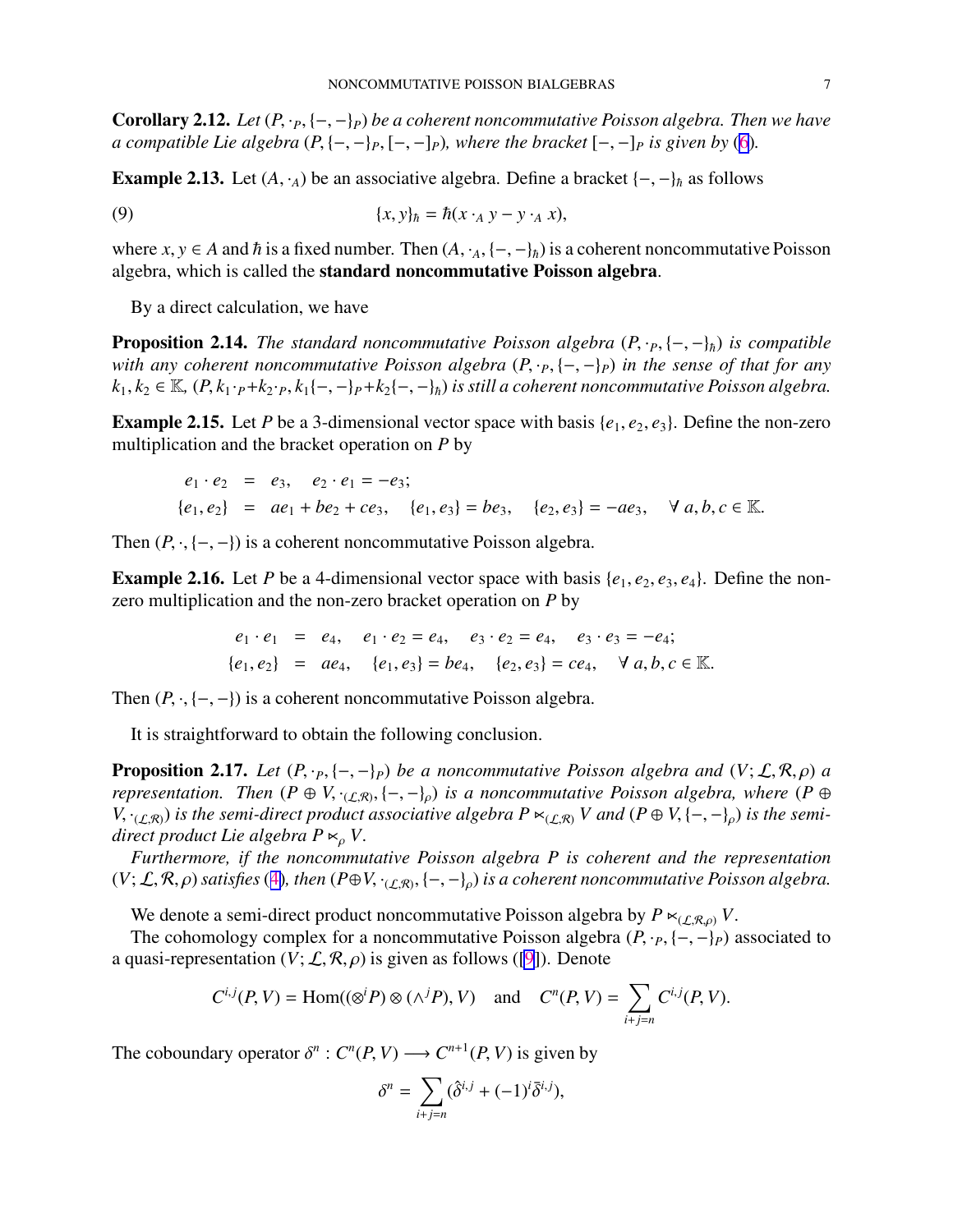<span id="page-7-0"></span>where  $\hat{\delta}^{i,j}$ :  $C^{i,j}(P, V) \longrightarrow C^{i+1,j}(P, V)$  is given by  $\hat{\delta}^{i,j}\varphi((a_1\otimes\cdots\otimes a_{i+1})\otimes(x_1\wedge\cdots\wedge x_j))$  $=$   $\mathcal{L}_{a_1}\varphi((a_2\otimes\cdots\otimes a_{i+1})\otimes(x_1\wedge\cdots\wedge x_i))$  $+\sum$ *i k*=1  $(-1)^{k} \varphi((a_{1} \otimes \cdots \otimes a_{k} \cdot_{P} a_{k+1} \otimes \cdots \otimes a_{i+1}) \otimes (x_{1} \wedge \cdots \wedge x_{j}))$  $+(-1)^{i+1}\mathcal{R}_{a_{i+1}}\varphi((a_1\otimes\cdots\otimes a_i)\otimes(x_1\wedge\cdots\wedge x_j))$ 

and  $\bar{\delta}^{i,j}$ :  $C^{i,j}(P, V) \longrightarrow C^{i,j+1}(P, V)$  is given by

$$
\overline{\delta}^{i,j}\varphi((a_1 \otimes \cdots \otimes a_i) \otimes (x_1 \wedge \cdots \wedge x_{j+1}))
$$
\n
$$
= \sum_{l=1}^{j+1} (-1)^{l+1} \big(\rho(x_l)\varphi((a_1 \otimes \cdots \otimes a_i) \otimes (x_1 \wedge \cdots \hat{x}_l \cdots \wedge x_{j+1}))\big)
$$
\n
$$
- \sum_{k=1}^i \varphi((a_1 \otimes \cdots \otimes \{x_l, a_k\}_P \otimes \cdots \otimes a_i) \otimes (x_1 \wedge \cdots \hat{x}_l \cdots \wedge x_{j+1}))\big)
$$
\n
$$
+ \sum_{1 \le p \le q \le j+1} (-1)^{p+q} \varphi((a_1 \otimes \cdots \otimes a_i) \otimes (\{x_p, x_q\}_P \wedge x_1 \wedge \cdots \hat{x}_p \cdots \hat{x}_q \cdots \wedge x_{j+1}))
$$

for all  $\varphi \in C^{i,j}(P, V)$  and  $a_1, \dots, a_{i+1}, x_1, \dots, x_{j+1} \in P$ .

In particular, a 1-cochain  $\varphi + \psi$ , where  $\varphi \in C^{1,0}(P, V)$  and  $\psi \in C^{0,1}(P, V)$ , is a 1-cocycle on *P* with coefficients in the quasi-representation  $(V; \mathcal{L}, \mathcal{R}, \rho)$  means that  $\delta^1(\varphi + \psi) = 0$ , i.e.

$$
\hat{\delta}^{1,0}\varphi(a\otimes b)=0,\quad (\hat{\delta}^{0,1}\psi-\bar{\delta}^{1,0}\varphi)(a\otimes x)=0,\quad \bar{\delta}^{0,1}\psi(x\otimes y)=0,\quad \forall a,b,x,y\in P.
$$

More precisely,

(10) 
$$
\varphi(a \cdot_P b) = \mathcal{L}_a \varphi(b) + \mathcal{R}_b \varphi(a);
$$

(11) 
$$
\varphi(\{x,a\}_P) = \rho(x)\varphi(a) - \mathcal{L}_a\psi(x) + \mathcal{R}_a\psi(x);
$$

(12) 
$$
\psi({x,y}]_P = \rho(x)\psi(y) - \rho(y)\psi(x).
$$

A 1-cochain  $\varphi + \psi \in C^1(P, V)$  is a 1-coboundary on *P* with coefficients in the quasi-representation  $(V; \mathcal{L}, \mathcal{R}, \rho)$  if and only if there exists an element  $u \in V$  such that

(13) 
$$
\mathcal{L}_a u - \mathcal{R}_a u = \varphi(a) \text{ and } \rho(x)u = \psi(x), \quad \forall \ a, x \in P.
$$

3. Matched pairs, Manin triples and (pseudo-)Poisson bialgebras

A **matched pair of Lie algebras** is a pair of Lie algebras  $(g_1, [-, -]_{g_1})$  and  $(g_2, [-, -]_{g_2})$  together with two representations  $\rho : \mathfrak{g}_1 \longrightarrow \mathfrak{gl}(\mathfrak{g}_2)$  and  $\rho : \mathfrak{g}_2 \longrightarrow \mathfrak{gl}(\mathfrak{g}_1)$  satisfying

$$
\rho(\alpha)[x, y]_{\mathfrak{g}_1} = [\rho(\alpha)x, y]_{\mathfrak{g}_1} + [x, \rho(\alpha)y]_{\mathfrak{g}_1} - \rho(\rho(x)\alpha)y + \rho(\rho(y)\alpha)x,\n\rho(x)[\alpha, \beta]_{\mathfrak{g}_2} = [\rho(x)\alpha, \beta]_{\mathfrak{g}_2} + [\alpha, \rho(x)\beta]_{\mathfrak{g}_2} - \rho(\rho(\alpha)x)\beta + \rho(\rho(\beta)x)\alpha
$$

for all  $x, y \in g_1$  and  $\alpha, \beta \in g_2$ . In this case, there exists a Lie algebra structure on the vector space  $\delta = g_1 \oplus g_2$  given by

(14) 
$$
[x + \alpha, y + \beta]_b = [x, y]_{g_1} + \varrho(\alpha)y - \varrho(\beta)x + [\alpha, \beta]_{g_2} + \rho(x)\beta - \rho(y)\alpha.
$$

It is denoted by  $g_1 \Join_{\rho}^{\rho} g_2$  or simply by  $g_1 \Join g_2$ , and called the double of the matched pair. Moreover, every Lie algebra which is a direct sum of the underlying vector spaces of two subalgebras is the double of a matched pair of Lie algebras.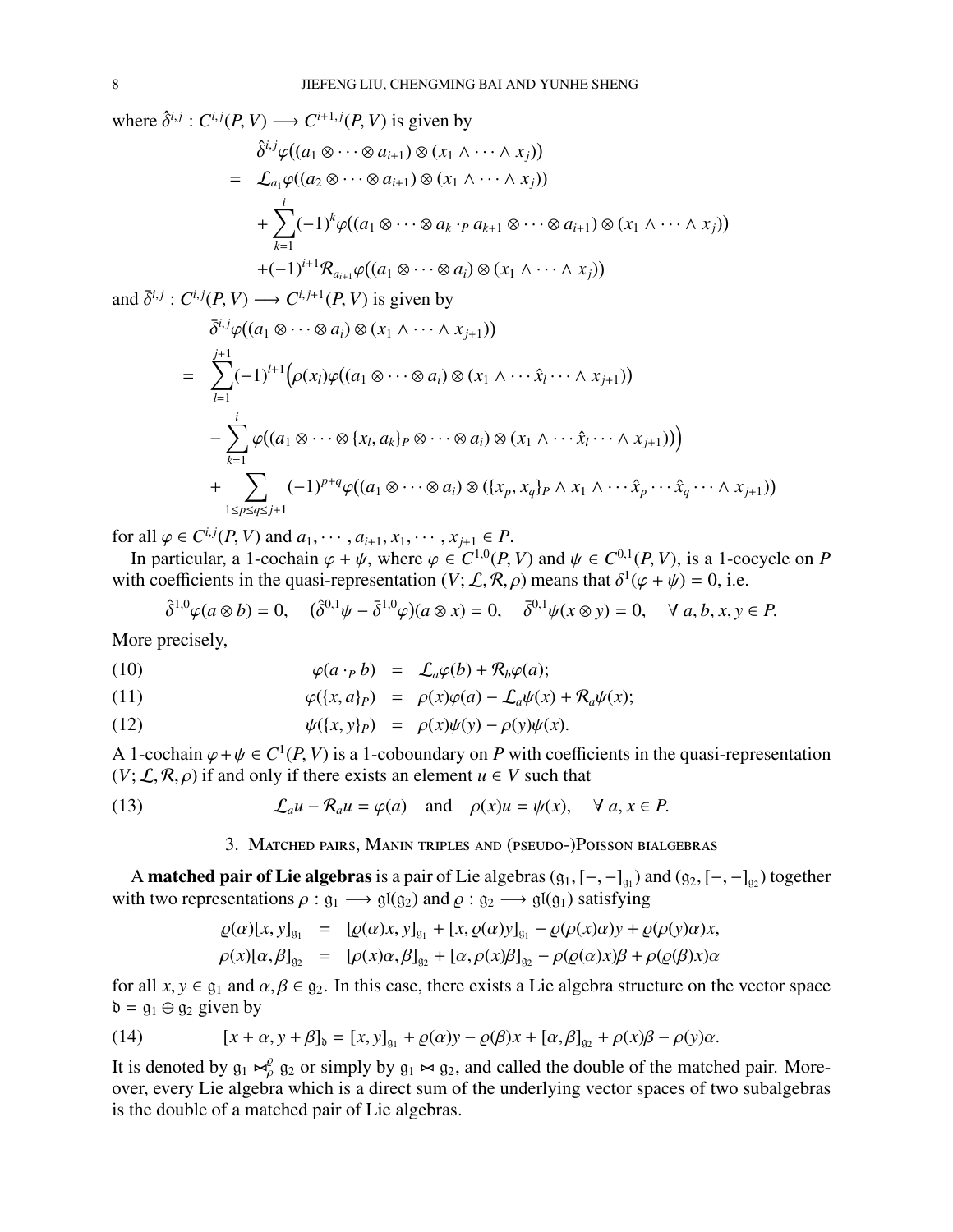<span id="page-8-0"></span>A **matched pair of associative algebras** is a pair of associative algebras  $(A_1, \cdot_1)$  and  $(A_2, \cdot_2)$ together with two representations  $(\mathcal{L}, \mathcal{R}) : A_1 \longrightarrow \mathfrak{gl}(A_2)$  and  $(\tilde{\mathcal{L}}, \tilde{\mathcal{R}}) : A_2 \longrightarrow \mathfrak{gl}(A_1)$  satisfying

$$
\mathcal{L}_{x}(\alpha \cdot_{2} \beta) = \mathcal{L}_{\tilde{R}_{\alpha}x} \beta + (\mathcal{L}_{x} \alpha) \cdot_{2} \beta, \qquad \mathcal{R}_{x}(\alpha \cdot_{2} \beta) = \mathcal{R}_{\tilde{L}_{\beta}x} \alpha + \alpha \cdot_{2} \mathcal{R}_{x} \beta,
$$
\n
$$
\tilde{\mathcal{L}}_{\alpha}(x \cdot_{1} y) = \tilde{\mathcal{L}}_{\mathcal{R}_{x} \alpha} y + (\tilde{\mathcal{L}}_{\alpha} x) \cdot_{1} y, \qquad \tilde{\mathcal{R}}_{\alpha}(x \cdot_{1} y) = \tilde{\mathcal{R}}_{\mathcal{L}_{y} \alpha} x + x \cdot_{1} \tilde{\mathcal{R}}_{\alpha} y,
$$
\n
$$
\mathcal{L}_{\tilde{\mathcal{L}}_{\alpha}x} \beta + (\mathcal{R}_{x} \alpha) \cdot_{2} \beta - \mathcal{R}_{\tilde{\mathcal{R}}_{\beta}x} \alpha - \alpha \cdot_{2} \mathcal{L}_{x} \beta = 0, \qquad \tilde{\mathcal{L}}_{\mathcal{L}_{x} \alpha} y + (\tilde{\mathcal{R}}_{\alpha} x) \cdot_{1} y - \tilde{\mathcal{R}}_{\mathcal{R}_{y} \alpha} x - x \cdot_{1} \tilde{\mathcal{L}}_{\alpha} y = 0
$$

for all  $x, y \in A_1$  and  $\alpha, \beta \in A_2$ . In this case, there exists an associative algebra structure on the vector space  $\mathcal{A} = A_1 \oplus A_2$  given by

(15) 
$$
(x+\alpha)\cdot_{\mathcal{A}}(y+\beta)=x\cdot_{1}y+\tilde{\mathcal{L}}_{\alpha}y+\tilde{\mathcal{R}}_{\beta}x+\alpha\cdot_{2}\beta+\mathcal{L}_{x}\beta+\mathcal{R}_{y}\alpha.
$$

It is denoted by  $A_1 \Join_{(f,R)}^{(\tilde{L}, \tilde{R})}$  $(L, R)$  *A*<sub>2</sub> or simply by *A*<sub>1</sub>  $\thicksim$  *A*<sub>2</sub>, and called the double of the matched pair. Moreover, every associative algebra which is a direct sum of the underlying vector spaces of two subalgebras is the double of a matched pair of associative algebras.

**Definition 3.1.** Let  $(P_1, \cdot_1, \{-,-\}_{P_1})$  and  $(P_2, \cdot_2, \{-,-\}_{P_2})$  be two noncommutative Poisson alge*bras. A* matched pair of noncommutative Poisson algebras *is a pair of noncommutative Poisson algebras* ( $P_1, P_2$ ) *together with two representations* ( $\mathcal{L}, \mathcal{R}, \rho$ ) :  $P_1 \longrightarrow \text{gl}(P_2)$  *and* ( $\tilde{\mathcal{L}}, \tilde{\mathcal{R}}, \rho$ ) :  $P_2 \longrightarrow \mathfrak{gl}(P_1)$  *such that*  $P_1 \Join_{\rho}^{\rho} P_2$  *is a matched pair of Lie algebras,*  $P_1 \Join_{\rho}^{(\tilde{L}, \tilde{R})}$  $\prod_{(\mathcal{L},\mathcal{R})}^{(\mathcal{L},\mathcal{R})}$  *P*<sub>2</sub> *is a matched pair of associative algebras and for all x,*  $y \in P_1$  *and*  $\alpha, \beta \in P_2$ , the following equalities hold:

(16) 
$$
\rho(x)(\alpha \cdot_2 \beta) = (\rho(x)\alpha) \cdot_2 \beta + \alpha \cdot_2 \rho(x)\beta - \mathcal{L}_{\rho(\alpha)x}\beta - \mathcal{R}_{\rho(\beta)x}\alpha,
$$

(17) 
$$
\mathcal{L}_x\{\alpha,\beta\}_{P_2} = \{\alpha,\mathcal{L}_x\beta\}_{P_2} - \rho(\tilde{\mathcal{R}}_{\beta}x)\alpha - \mathcal{L}_{\varrho(\alpha)x}\beta + (\rho(x)\alpha) \cdot_2 \beta,
$$

(18) 
$$
\varrho(\alpha)(x \cdot_1 y) = (\varrho(\alpha)x) \cdot_1 y + x \cdot_1 \varrho(\alpha)y - \tilde{\mathcal{L}}_{\rho(x)\alpha}y - \tilde{\mathcal{R}}_{\rho(y)\alpha}x,
$$

(19) 
$$
\tilde{\mathcal{L}}_{\alpha}\{x,y\}_{P_1} = \{x,\tilde{\mathcal{L}}_{\alpha}y\}_{P_1} - \varrho(\mathcal{R}_y\alpha)x - \tilde{\mathcal{L}}_{\rho(x)\alpha}y + (\varrho(\alpha)x)\cdot_1 y.
$$

**Proposition 3.2.** Let  $(P_1, \cdot_1, \{-, -\}_{P_1})$  and  $(P_2, \cdot_2, \{-, -\}_{P_2})$  be two noncommutative Poisson al*gebras. If* (*P*1, *P*2) *is a matched pair of noncommutative Poisson algebras with representations*  $(\mathcal{L}, \mathcal{R}, \rho) : P_1 \longrightarrow \mathfrak{gl}(P_2)$  and  $(\tilde{\mathcal{L}}, \tilde{\mathcal{R}}, \rho) : P_2 \longrightarrow \mathfrak{gl}(P_1)$ , then there exists a noncommutative *Poisson algebra structure on*  $P = P_1 \oplus P_2$  *given by* 

(20) 
$$
\{x + \alpha, y + \beta\}_P = \{x, y\}_{P_1} + \varrho(\alpha)y - \varrho(\beta)x + \{\alpha, \beta\}_{P_2} + \rho(x)\beta - \rho(y)\alpha,
$$

(21) 
$$
(x+\alpha)\cdot_p(y+\beta) = x\cdot_1 y + \tilde{\mathcal{L}}_\alpha y + \tilde{\mathcal{R}}_\beta x + \alpha\cdot_2 \beta + \mathcal{L}_x \beta + \mathcal{R}_y \alpha
$$

*for all*  $x, y \in P_1$  *and*  $\alpha, \beta \in P_2$ .

**Proof.** The verification is a routine calculation and thus omitted.

We denote this noncommutative Poisson algebra by  $P_1 \Join_{(f,R_0)}^{(\tilde{\mathcal{L}}, \tilde{\mathcal{R}}, \rho)}$  $(\mathcal{L}, \mathcal{R}, \rho)$   $P_2$  or simply by  $P_1 \Join P_2$ , and call it the double of the matched pair. Moreover, every noncommutative Poisson algebra which is a direct sum of the underlying vector spaces of two subalgebras is the double of a matched pair of noncommutative Poisson algebras.

A quadratic noncommutative Poisson algebra is a noncommutative Poisson algebra *P* equipped with a nondegenerate symmetric bilinear form  $\mathfrak{B}(-, -)$  on *P* which is **invariant** in the sense that

(22) 
$$
\mathfrak{B}(\{a,b\}_P,c)=\mathfrak{B}(a,\{b,c\}_P), \quad \mathfrak{B}(a\cdot_P b,c)=\mathfrak{B}(a,b\cdot_P c), \quad \forall a,b,c\in P.
$$

**Definition 3.3.** *A* Manin triple of noncommutative Poisson algebras *is a triple*  $((P, \mathfrak{B}), P_1, P_2)$ *, where*  $(P, B)$  is a quadratic noncommutative Poisson algebra,  $(P_1, \cdot_1, \{-, -\}_{P_1})$  and  $(P_2, \cdot_2, \{-, -\}_{P_2})$ *are noncommutative Poisson subalgebras of P, such that*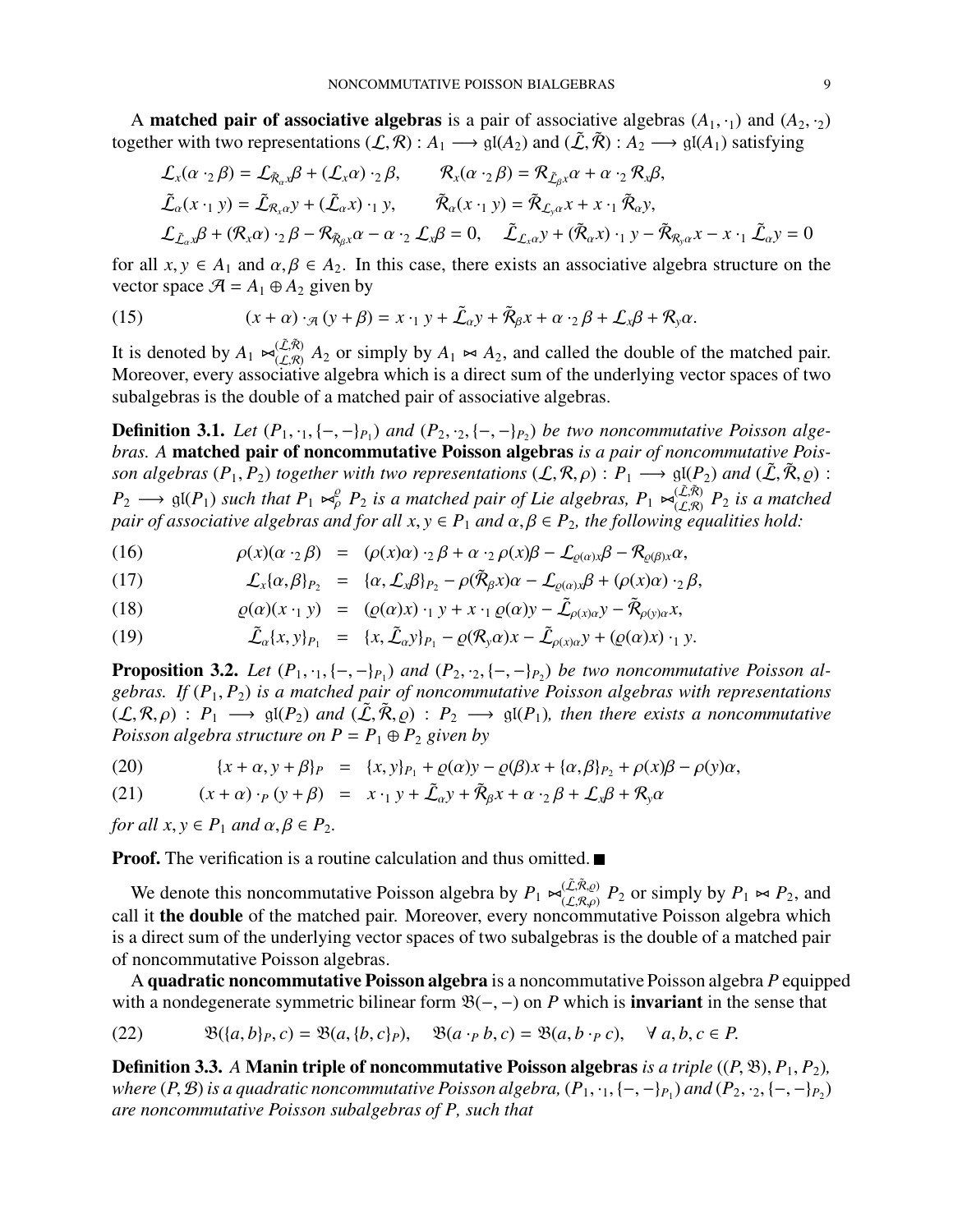- <span id="page-9-0"></span>(i)  $P = P_1 \oplus P_2$  *as vector spaces;*
- (ii)  $P_1$  *and*  $P_2$  *are isotropic with respect to*  $\mathfrak{B}(-,-)$ *.*

Remark 3.4. *It is obvious that a Manin triple of noncommutative Poisson algebras is simultaneously a Manin triple of Lie algebras (*[[12\]](#page-22-0)*) and an analogue of a Manin triple in the context of associative algebras which is called a double construction of Frobenius algebras in* [\[6](#page-22-0)]*.*

Proposition 3.5. *Let* (*P*, *P*1, *P*2) *be a Manin triple of noncommutative Poisson algebras. Then the noncommutative Poisson algebras P, P*<sup>1</sup> *and P*<sup>2</sup> *must be coherent.*

**Proof.** First we show that the noncommutative Poisson algebra  $P_1$  is coherent. Since  $P_1$  is a subalgebra of *P*, we only need to prove that for any  $x, y, z \in P_1$ , the following equality holds:

(23) 
$$
\{x \cdot_P y, z\}_P = \{x, y \cdot_P z\}_P + \{y, z \cdot_P x\}_P.
$$

By the invariance of B and the Leibniz rule, for  $\alpha \in P_2$ , we have

$$
\mathfrak{B}(\{x \cdot_{P} y, z\}_{P} - \{x, y \cdot_{P} z\}_{P} - \{y, z \cdot_{P} x\}_{P}, \alpha) = \mathfrak{B}(y \cdot_{P} \{z, \alpha\}_{P} - \{y \cdot_{P} z, \alpha\}_{P} + \{y, \alpha\}_{P} \cdot_{P} z, x) = 0.
$$

Then by the nondegeneracy of  $\mathfrak{B}$ , (23) follows immediately.

Also by the invariance of  $\mathcal{B}$ , for all  $x, y, z \in P_1$  and  $\alpha, \beta \in P_2$ , we have

$$
\mathfrak{B}(\{x \cdot_{P} y, \alpha\}_{P} - \{x, y \cdot_{P} \alpha\}_{P} - \{y, \alpha \cdot_{P} x\}_{P}, z) = \mathfrak{B}(\{z, x \cdot_{P} y\}_{P} - \{z, x\}_{P} \cdot_{P} y - x \cdot_{P} \{z, y\}_{P}, \alpha) = 0,
$$
  
and

$$
\mathfrak{B}(\lbrace x \cdot_P y, \alpha \rbrace_P - \lbrace x, y \cdot_P \alpha \rbrace_P - \lbrace y, \alpha \cdot_P x \rbrace_P, \beta) = -\mathfrak{B}(\lbrace x \cdot_P y, \beta \rbrace_P - \lbrace x, \beta \rbrace_P \cdot_P y - x \cdot_P \lbrace y, \beta \rbrace_P, \alpha) = 0,
$$

which imply that

$$
\{x \cdot_P y, \alpha\}_P = \{x, y \cdot_P \alpha\}_P + \{y, \alpha \cdot_P x\}_P.
$$

Similarly, for  $x \in P_1$  and  $\alpha, \beta, \gamma \in P_2$ , we also have

$$
\begin{array}{rcl}\n\{\alpha \cdot_{P} \beta, \gamma\}_{P} & = & \{\alpha, \beta \cdot_{P} \gamma\}_{P} + \{\beta, \gamma \cdot_{P} \alpha\}_{P}, \\
\{\alpha \cdot_{P} \beta, x\}_{P} & = & \{\alpha, \beta \cdot_{P} x\}_{P} + \{\beta, x \cdot_{P} \alpha\}_{P}.\n\end{array}
$$

Thus the noncommutative Poisson algebras *P* and  $P_2$  are coherent.  $\blacksquare$ 

We recall the notions of Lie bialgebras and antisymmetric infinitesimal bialgebras before we give the notion of a noncommutative Poisson bialgebra.

A Lie bialgebra is a pair  $((g, [-, -]_g), \delta)$ , where  $(g, [-, -]_g)$  is a Lie algebra and  $\delta : g \longrightarrow \Lambda^2 g$ is a linear map such that  $(g, \delta)$  is a Lie coalgebra and  $\delta$  is a 1-cocycle on g with coefficients in the representation ( $g \otimes g$ ; ad  $\otimes 1 + 1 \otimes ad$ ), i.e.

(24) 
$$
\delta([x, y]_g) = (ad_x \otimes 1 + 1 \otimes ad_x)\delta(y) - (ad_y \otimes 1 + 1 \otimes ad_y)\delta(x), \quad \forall x, y \in g.
$$

In particular, a Lie bialgebra  $(g, \delta)$  is called **coboundary** if  $\delta$  is a 1-coboundary, that is, there exists an  $r \in \mathfrak{g} \otimes \mathfrak{g}$  such that

(25) 
$$
\delta(x) = (ad_x \otimes 1 + 1 \otimes ad_x)r, \quad \forall x, y \in g.
$$

A coboundary Lie bialgebra is usually denoted by (g,*r*).

An **antisymmetric infinitesimal bialgebra** is a pair  $((A, \cdot_A), \Delta)$ , where  $(A, \cdot_A)$  is an associative algebra and  $\Delta : A \longrightarrow A \otimes A$  is a linear map such that  $(A, \Delta)$  is a coassociative coalgebra and  $\Delta$  is a 1-cocycle on *A* with coefficients in the representation  $(A \otimes A; 1 \otimes L, R \otimes 1)$ , i.e.

(26) 
$$
\Delta(x \cdot_A y) = (1 \otimes L_x)\Delta(y) + (R_y \otimes 1)\Delta(x), \quad \forall x, y \in A
$$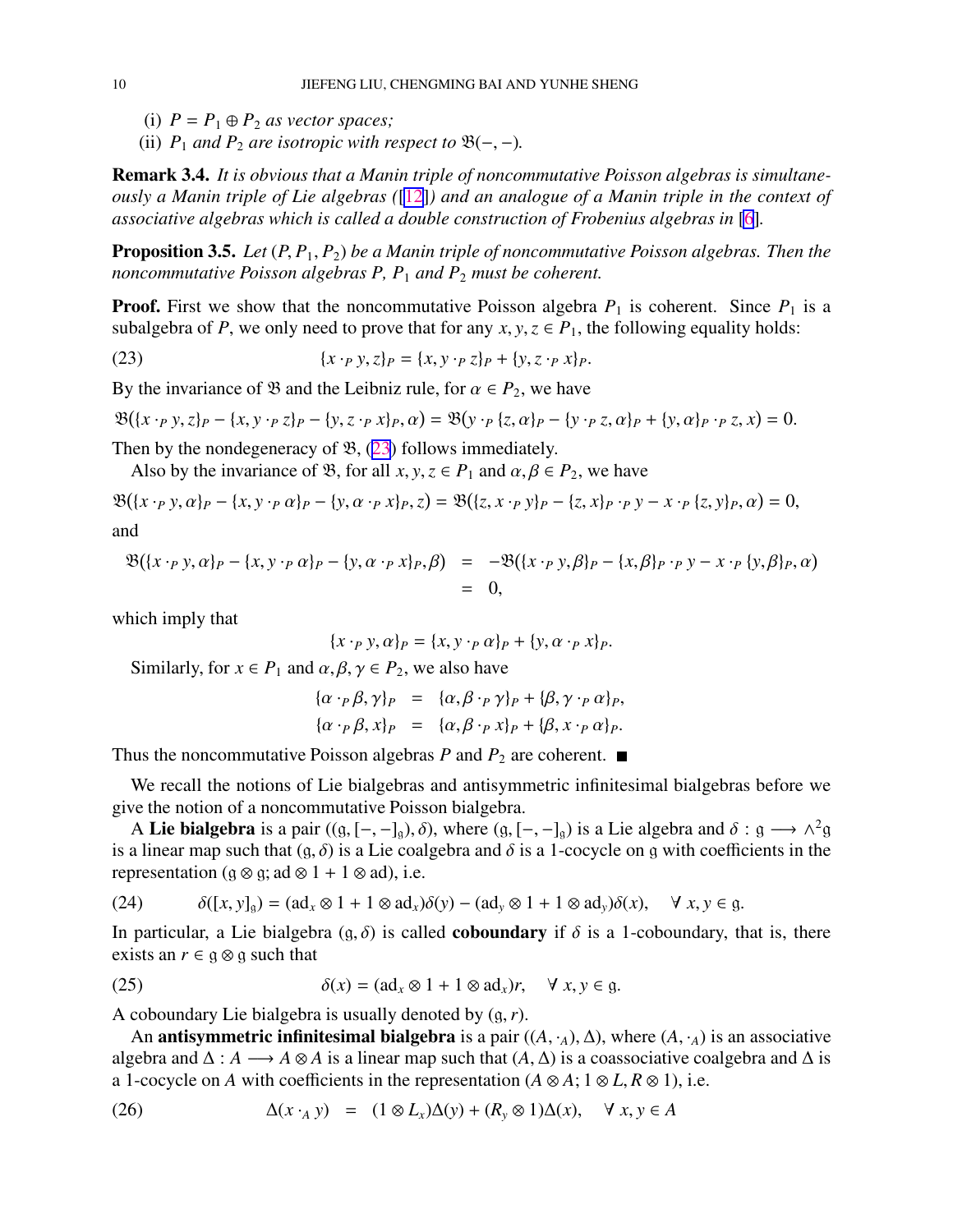<span id="page-10-0"></span>satisfying

(27) 
$$
(L_y \otimes 1 - 1 \otimes R_y)\Delta(x) + \tau((L_x \otimes 1 - 1 \otimes R_x)\Delta(y)) = 0,
$$

where  $\tau : A \otimes A \longrightarrow A \otimes A$  is the exchange operator defined by

(28) 
$$
\tau(x \otimes y) = y \otimes x, \quad \forall x, y \in A.
$$

In particular, an antisymmetric infinitesimal bialgebra (*A*, ∆) is called coboundary if ∆ is a 1 coboundary, that is, there exists an  $r \in A \otimes A$  such that

(29) 
$$
\Delta(x) = (1 \otimes L_x - R_x \otimes 1)r, \quad \forall x, y \in A.
$$

A coboundary antisymmetric infinitesimal bialgebra is usually denoted by (*A*,*r*).

Definition 3.6. *A* noncommutative pseudo-Poisson bialgebra *is a triple*  $((P, \cdot_P, \{-, -\}_P), \Delta, \delta)$ *, where*  $(P, \cdot_P, \{-, -\}_P)$  *is a coherent noncommutative Poisson algebra,*  $\Delta : P \longrightarrow P \otimes P$  *and*  $\delta :$  $P \longrightarrow \wedge^2 P$  are linear maps such that

- (a)  $(P^*, \Delta^*, \delta^*)$  *is a noncommutative Poisson algebra, where*  $\delta^*$  :  $\Lambda^2 P^* \longrightarrow P^*$  *and*  $\Delta^*$  :  $P^* \otimes P^* \longrightarrow P^*$  *are the dual maps of*  $\Delta$  *and*  $\delta$ *, defined by*
- (30)  $\langle \Delta^*(\alpha, \beta), x \rangle = \langle \Delta(x), \alpha \otimes \beta \rangle, \quad \langle \delta^*(\alpha, \beta), x \rangle = \langle \delta(x), \alpha \wedge \beta \rangle, \quad \forall x \in P, \alpha, \beta \in P^*;$ 
	- (b)  $\delta + \Delta \in C^{0,1}(P, P \otimes P) \oplus C^{1,0}(P, P \otimes P)$  *is a* 1*-cocycle on P* associated to the quasi*representation*  $(P \otimes P; 1 \otimes L, R \otimes 1, \text{ad} \otimes 1 + 1 \otimes \text{ad})$ *, i.e.*

(31) 
$$
\Delta(x \cdot_P y) = (1 \otimes L_x)\Delta(y) + (R_y \otimes 1)\Delta(x),
$$

(32) 
$$
\Delta(\lbrace x, y \rbrace_P) = (ad_x \otimes 1 + 1 \otimes ad_x) \Delta(y) - (1 \otimes L_y) \delta(x) + (R_y \otimes 1) \delta(x),
$$

(33) 
$$
\delta(\lbrace x, y \rbrace_P) = (\mathrm{ad}_x \otimes 1 + 1 \otimes \mathrm{ad}_x) \delta(y) - (\mathrm{ad}_y \otimes 1 + 1 \otimes \mathrm{ad}_y) \delta(x);
$$

(c)  $\triangle$  *and*  $\delta$  *satisfy* 

(34) 
$$
(L_y \otimes 1 - 1 \otimes R_y)\Delta(x) + \tau((L_x \otimes 1 - 1 \otimes R_x)\Delta(y)) = 0,
$$

(35) 
$$
(L_x \otimes 1)\delta(y) + (R_y \otimes 1)\delta(x) + (1 \otimes \mathrm{ad}_x)\Delta(y) + (1 \otimes \mathrm{ad}_y)\tau(\Delta(x)) = \delta(x \cdot_P y).
$$

*A noncommutative pseudo-Poisson bialgebra* ((*P*, ·*P*, {−, −}*P*), ∆, δ) *is called a* noncommutative Poisson bialgebra *if P*<sup>∗</sup> *is also a coherent noncommutative Poisson algebra.*

Remark 3.7. *Even though* (*P*; *L*, *R*, ad) *is a representation of a noncommutative Poisson algebra* (*P*, ·*P*, {−, −}*P*)*,* (*P*⊗*P*; 1⊗*L*, *R*⊗1, ad⊗1+1⊗ad) *is just a quasi-representation. This is the reason why we need to use quasi-representations to deal with the bialgebra theory of noncommutative Poisson algebras.*

**Remark 3.8.** *Let*  $((P, \cdot_P, \{-, -\}_P), \Delta, \delta)$  *be a noncommutative Poisson bialgebra. Then by the fact that*  $(P, \delta)$  *is a Lie coalgebra and* (33),  $((P, \{-, -\}P), \delta)$  *is a Lie bialgebra. By the fact that*  $(P, \Delta)$  *is a coassociative coalgebra,* (31) *and* (34)*,* ((*P*, ·*P*), ∆) *is an antisymmetric infinitesimal bialgebra.*

**Theorem 3.9.** Let  $(P, \cdot_P, \{-, -\}_P)$  be a coherent noncommutative Poisson algebra with two co*multiplications*  $\Delta$  :  $P \longrightarrow \mathbb{S}^2P$  and  $\delta$  :  $P \longrightarrow \wedge^2P$ . Suppose that  $\delta^*$  and  $\Delta^*$  induce a coherent *noncommutative Poisson algebra structure on P<sup>\*</sup>. Set*  $\{\alpha,\beta\}_{P^*} = \delta^*(\alpha,\beta)$  *and*  $\alpha \cdot_{P^*} \beta = \Delta^*(\alpha,\beta)$ *. Then the following statements are equivalent:*

(i)  $((P, \cdot_P, \{-, -\}_P), \Delta, \delta)$  *is a noncommutative Poisson bialgebra.*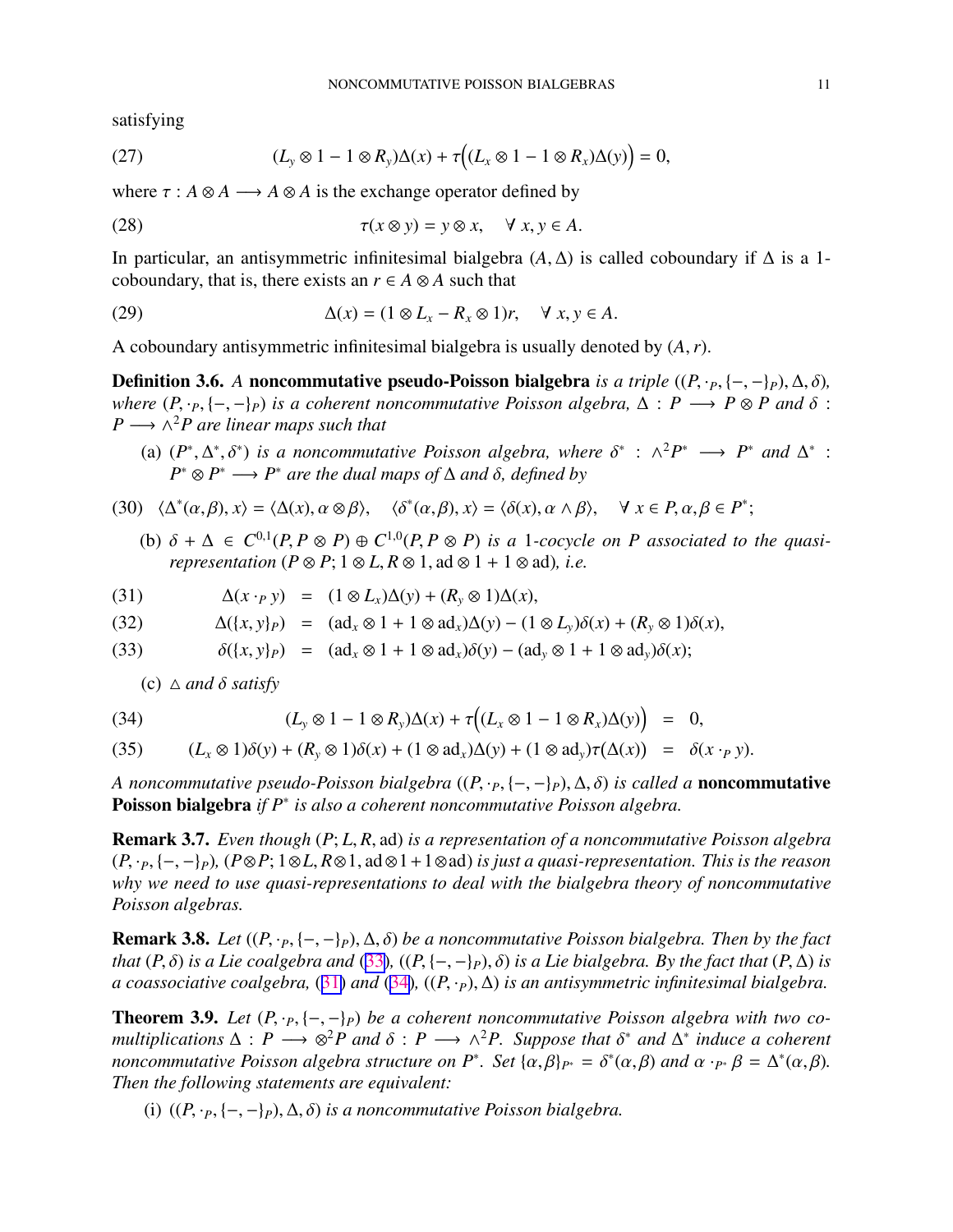<span id="page-11-0"></span>(ii)  $(P, P^*; -R^*, -L^*, ad^*, -\mathfrak{X}^*, -\mathfrak{X}^*, a\mathfrak{d}^*)$  *is a matched pair of coherent noncommutative Poisson algebras, where* R ∗ , L <sup>∗</sup> *and* ad<sup>∗</sup> *are given by*

(36) 
$$
\langle \mathfrak{R}_{\alpha}^* x, \beta \rangle = -\langle x, \beta \cdot_{P^*} \alpha \rangle
$$
,  $\langle \mathfrak{L}_{\alpha}^* x, \beta \rangle = -\langle x, \alpha \cdot_{P^*} \beta \rangle$ ,  $\langle \mathfrak{a} \mathfrak{d}_{\alpha}^* x, \beta \rangle = -\langle x, \{\alpha, \beta\}_{P^*}\rangle$   
for all  $x \in P, \alpha, \beta \in P^*$ .

(iii)  $((P \oplus P^*, \mathfrak{B}), P, P^*)$  *is a Manin triple of noncommutative Poisson algebras, where the invariant symmetric bilinear form* B *on P* ⊕ *P* ∗ *is given by*

(37) 
$$
\mathfrak{B}(x+\alpha, y+\beta) = \langle x, \beta \rangle + \langle \alpha, y \rangle, \quad \forall x, y \in P, \alpha, \beta \in P^*.
$$

**Proof.** First, we show that (i) and (ii) are equivalent. It is known that  $((P, \{-, -\}_P), \delta_P)$  is a Lie bialgebra if and only if  $(P, P^*; ad^*, ab^*)$  is a matched pair of Lie algebras and  $((P, \cdot_P), \Delta_P)$  is an antisymmetric infinitesimal bialgebra if and only if  $(P, P^*; -R^*, -L^*, -\mathbb{R}^*, -\mathbb{R}^*)$  is a matched pair of associative algebras. By a straightforward calculation, we have

$$
(32) \iff (16) \iff (19) \text{ and } (35) \iff (17) \iff (18),
$$

in which  $\mathcal{L} = L^*, \mathcal{R} = R^*, \rho = ad^*$  and  $\tilde{\mathcal{L}} = \mathcal{L}^*, \tilde{\mathcal{R}} = \mathcal{R}^*, \rho = ab^*.$ 

Next, we show that (ii) and (iii) are equivalent. It is known ([[12\]](#page-22-0)) that  $(P, P^*; ad^*, ab^*)$  is a matched pair of Lie algebras if and only if  $(P \oplus P^*, P, P^*; \mathfrak{B})$  is a Manin triple of Lie algebras. Similarly,  $(P, P^*; -R^*, -L^*, -\mathfrak{R}^*, -\mathfrak{L}^*)$  is a matched pair of associative algebras if and only if  $(P \oplus$ *P*<sup>\*</sup>, *P*, *P*<sup>\*</sup>; <sup>*B*</sup>) is a double construction of Frobenius algebra ([\[6](#page-22-0)], also see Remark [3.4\)](#page-9-0). The rest conditions in a matched pair of coherent noncommutative Poisson algebras are equivalent to the Leibniz rule that the noncommutative Poisson algebra structure on  $P \oplus P^*$  satisfies. Thus, (ii) and  $(iii)$  are equivalent.

Remark 3.10. *Recall (*[[37\]](#page-23-0)*) that a* compatible Lie bialgebra *structure on a compatible Lie algebra*  $(g, [-,-]_1, [-,-]_2)$  *is a pair of linear maps*  $\alpha, \beta : g \to g \otimes g$  *such that for any*  $k_1, k_2 \in \mathbb{K}$ ,  $k_1\alpha + k_2\beta$  *is a Lie bialgebra structure on the Lie algebra* (g,  $k_1[-,-]_1 + k_2[-,-]_2$ )*. A compatible Lie bialgebra is equivalent to a Manin triple of compatible Lie algebras in the following sense: assume that*  $(g, [-, -]_1, [-, -]_2)$  *and*  $(g^*, \{-, -]_1, \{-, -]_2\}$  *are compatible Lie algebras, there is a compatible Lie algebra structure* ( $[$ [-, - $]_1$ ,  $[$ [-, - $]_2$ ) *on the direct sum of the underlying vector spaces of* g and  $g^*$  such that the bilinear form given by (37) is invariant in the sense

$$
\mathfrak{B}(\llbracket u, v \rrbracket_1, w) = \mathfrak{B}(u, \llbracket v, w \rrbracket_1), \mathfrak{B}(\llbracket u, v \rrbracket_2, w) = \mathfrak{B}(u, \llbracket v, w \rrbracket_2), \quad \forall u, v, w \in \mathfrak{g} \oplus \mathfrak{g}^*.
$$

*It is obvious that a Manin triple of noncommutative Poisson algebras naturally gives a Manin triple of compatible Lie algebras and hence a noncommutative Poisson bialgebra naturally gives a compatible Lie bialgebra.*

### 4. Coboundary (pseudo-)Poisson bialgebras

To begin with, we recall some important results of coboundary Lie bialgebras and coboundary antisymmetric infinitesimal bialgebras.

Let  $(g, [-,-]_q)$  be a Lie algebra and  $r \in g \otimes g$ . Then the linear map  $\delta$  defined by [\(25](#page-9-0)) makes  $(g, \delta)$  into a coboundary Lie bialgebra if and only if the following conditions are satisfied

(i)  $(ad_x \otimes 1 + 1 \otimes ad_x)(r + \tau(r)) = 0$ ,

(ii)  $(ad_x \otimes 1 \otimes 1 + 1 \otimes ad_x \otimes 1 + 1 \otimes 1 \otimes ad_x)([r_{12}, r_{13}] + [r_{12}, r_{23}] + [r_{13}, r_{23}]) = 0.$ 

In particular, the following equation

(38) 
$$
\mathbf{C}(r) = [r_{12}, r_{13}] + [r_{12}, r_{23}] + [r_{13}, r_{23}] = 0
$$

is called the classical Yang-Baxter equation (CYBE).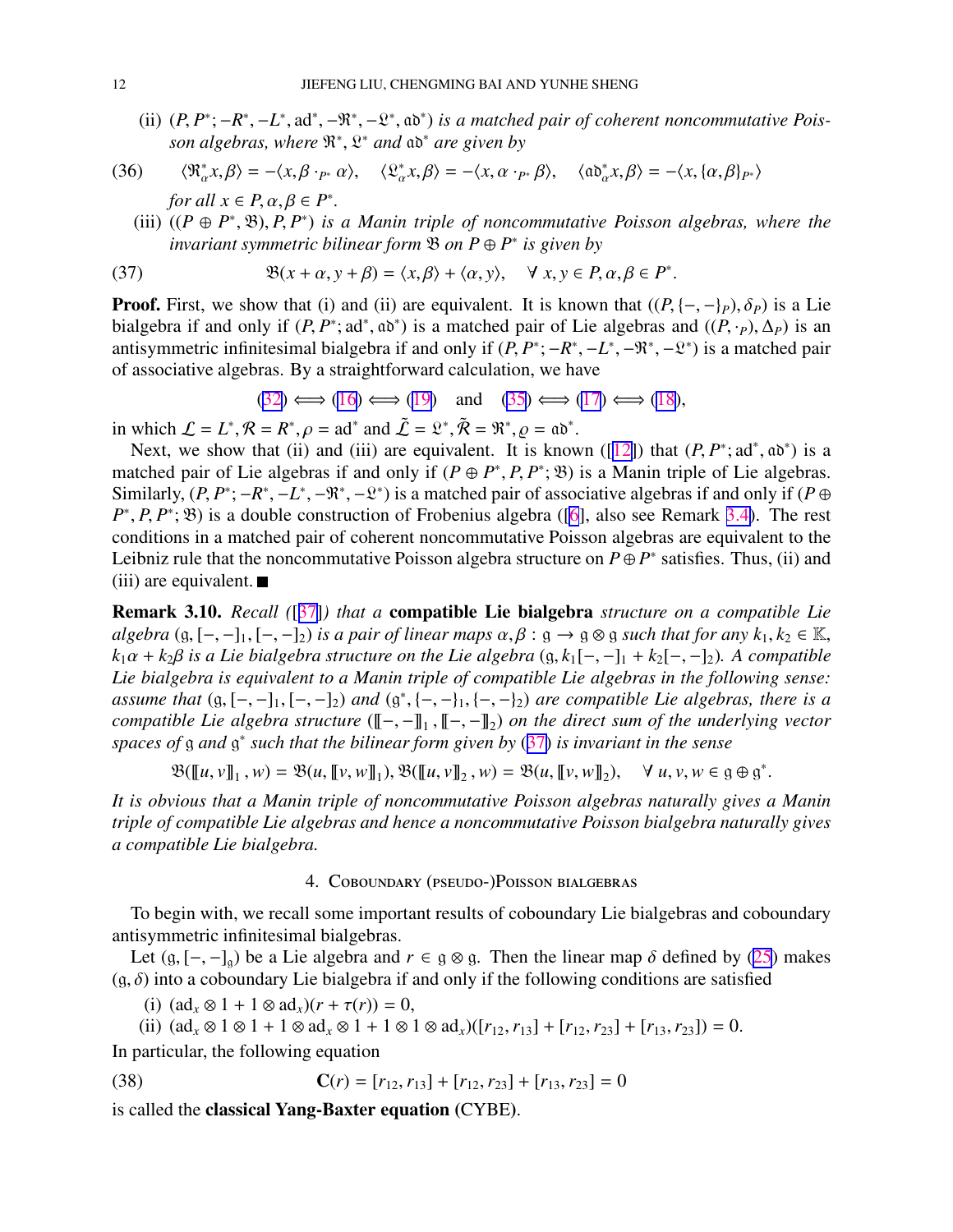<span id="page-12-0"></span>Let  $(A, \cdot)$  be an associative algebra and  $r \in \mathfrak{g} \otimes \mathfrak{g}$ . Then the linear map  $\Delta$  defined by [\(29](#page-10-0)) makes  $(A, \Delta)$  into a coboundary antisymmetric infinitesimal bialgebra if and only if the following conditions are satisfied

(i) 
$$
(L_x \otimes 1 - 1 \otimes R_x)(1 \otimes L_y - R_y \otimes 1)(r + \tau(r)) = 0
$$
,

(ii)  $(1 \otimes 1 \otimes L_x - R_x \otimes 1 \otimes 1)(r_{12} \cdot r_{13} + r_{13} \cdot r_{23} - r_{23} \cdot r_{12}) = 0.$ 

In particular, the following equation

(39) 
$$
\mathbf{A}(r) = r_{12} \cdot r_{13} + r_{13} \cdot r_{23} - r_{23} \cdot r_{12} = 0
$$

is called the **associative Yang-Baxter equation** (AYBE). See  $[1, 3, 6, 8]$  $[1, 3, 6, 8]$  $[1, 3, 6, 8]$  $[1, 3, 6, 8]$  $[1, 3, 6, 8]$  $[1, 3, 6, 8]$  $[1, 3, 6, 8]$  $[1, 3, 6, 8]$  for more details.

Next, we introduce the notion of a coboundary noncommutative (pseudo-)Poisson bialgebra.

Definition 4.1. *A noncommutative (pseudo-)Poisson bialgebra* (*P*, ∆, δ) *is called* coboundary *if there exists an*  $r \in P \otimes P$  *such that* 

(40) 
$$
\delta(x) = (1 \otimes ad_x + ad_x \otimes 1)r, \quad \Delta(x) = (1 \otimes L_x - R_x \otimes 1)r, \quad \forall x \in P.
$$

We denote a coboundary noncommutative (pseudo-)Poisson bialgebra by (*P*,*r*).

**Theorem 4.2.** *Let*  $(P, \cdot_P, \{-, -\}_P)$  *be a coherent noncommutative Poisson algebra and*  $r \in P \otimes P$ . *Define*  $\Delta$  :  $P \longrightarrow P \otimes P$  and  $\delta$  :  $P \longrightarrow \wedge^2 P$  by (40)*. Then*  $(P, \Delta, \delta)$  *is a noncommutative pseudo-Poisson bialgebra if and only if the following conditions are satisfied:*

- (i)  $(L_x \otimes 1 1 \otimes R_x)(1 \otimes L_y R_y \otimes 1)(r + \tau(r)) = 0;$
- (ii)  $(ad_x \otimes 1 + 1 \otimes ad_x)(r + \tau(r)) = 0;$
- (iii)  $(ad_x \otimes 1)(1 \otimes L_y R_y \otimes 1)(r + \tau(r)) = 0;$
- (iv)  $(1 \otimes 1 \otimes L_x R_x \otimes 1 \otimes 1)$ **A**(*r*) = 0*;*
- (v)  $(ad_x \otimes 1 \otimes 1 + 1 \otimes ad_x \otimes 1 + 1 \otimes 1 \otimes ad_x)\mathbf{C}(r) = 0;$
- $(vi)$  *for*  $r = \sum_j a_j \otimes b_j \in P \otimes P$ ,

$$
(\mathrm{ad}_x \otimes 1 \otimes 1)\mathbf{A}(r) + (1 \otimes 1 \otimes L_x - 1 \otimes R_x \otimes 1)\mathbf{C}(r)
$$
  
+ 
$$
\sum_j \tau ((1 \otimes \mathrm{ad}_{a_j})(1 \otimes L_x - R_x \otimes 1)(r + \tau(r))) \otimes b_j = 0.
$$

**Proof.** First by Conditions (i) and (iv), the dual map  $\Delta^*$  :  $\otimes^2 P^* \longrightarrow P^*$  defines an associative algebra structure on  $P^*$ . By Conditions (ii) and (v), the dual map  $\delta^*$  :  $\wedge^2 P^* \longrightarrow P^*$  defines a Lie algebra structure on  $P^*$ . By the fact that the noncommutative Poisson algebra  $P$  is coherent and (vi), we can deduce that the Leibniz rule is satisfied. Thus,  $(P^*, \Delta^*, \delta^*)$  is a noncommutative Poisson algebra, which implies that Condition (a) in Definition [3.6](#page-10-0) holds.

Then since  $\Delta + \delta$  is a coboundary, it is naturally closed. This implies that Condition (b) in Definition [3.6](#page-10-0) holds.

Finally, by the definition of  $\delta$  given by (40), it is straightforward to deduce that [\(34](#page-10-0)) holds. By a direct calculation, we can obtain that [\(35](#page-10-0)) is equivalent to

$$
(1 \otimes (ad_{x \cdot py} - ad_x L_y))r + (1 \otimes ad_y R_x)\tau(r) - (L_x \otimes ad_y)(r + \tau(r)) = 0.
$$

Since the noncommutative Poisson algebra  $(P, \cdot_P, \{-, -\}_P)$  is coherent, we have

$$
ad_{x\cdot py} - ad_xL_y = ad_yR_x.
$$

Thus ([35\)](#page-10-0) is equivalent to

$$
(1 \otimes \text{ad}_y R_x)(r + \tau(r)) - (L_x \otimes \text{ad}_y)(r + \tau(r)) = 0,
$$

which is equivalent to Condition (iii). Thus Condition (c) in Definition [3.6](#page-10-0) holds.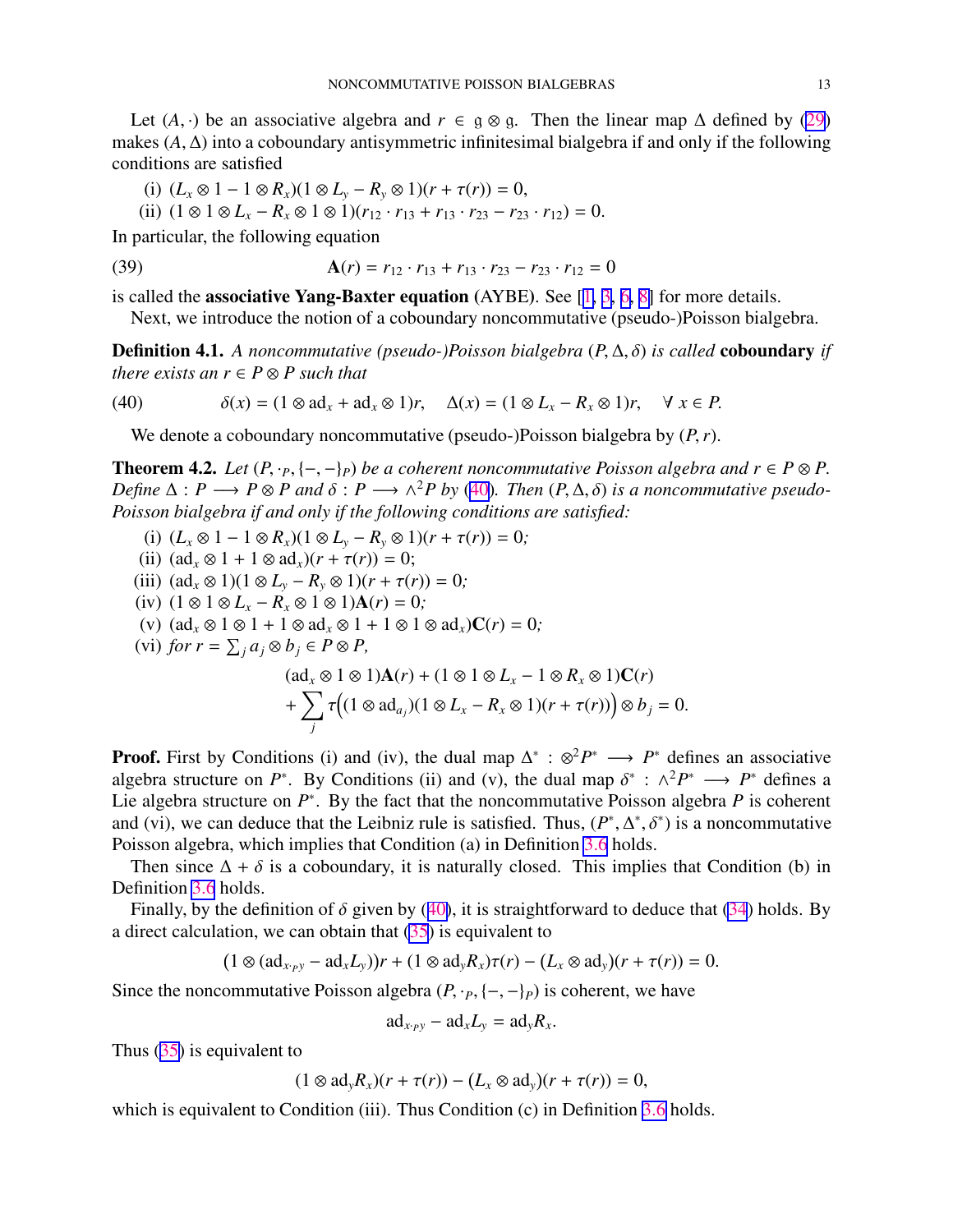<span id="page-13-0"></span>The converse can be proved similarly. We omit the details.  $\blacksquare$ 

**Definition 4.3.** *Let*  $(P, \cdot_P, \{-, -\}_P)$  *be a coherent noncommutative Poisson algebra and*  $r \in P \otimes P$ . *The equation*

$$
A(r) = C(r) = 0
$$

*is called the* Poisson Yang-Baxter equation (PYBE) *in P.*

Let  $(g, [-,-]_g)$  be a Lie algebra and  $r \in \wedge^2 g$  a solution of the CYBE. Then the Lie algebra structure  $[-, -]_{g^*}$  :  $g^* \times g^*$  →  $g^*$  induced by *r* is given by

(42) 
$$
[\alpha, \beta]_{\mathfrak{g}^*} = \mathrm{ad}^*_{r^{\sharp}(\alpha)} \beta - \mathrm{ad}^*_{r^{\sharp}(\beta)} \alpha, \ \forall \ \alpha, \beta \in \mathfrak{g}^*,
$$

where  $r^{\sharp}: g^* \longrightarrow g$  is defined by

(43) 
$$
\langle r^{\sharp}(\alpha), \beta \rangle = r(\alpha, \beta).
$$

Furthermore,  $r^{\sharp}$  is a Lie algebra homomorphism from the Lie algebra  $(g^*, [-, -]_{g^*})$  to  $(g, [-, -]_g)$ . Let  $(A, \cdot_A)$  be an associative algebra and  $r \in \wedge^2 A$  a solution of the AYBE. Then the associative

algebra structure  $·_{A^*}: A^* \otimes A^* \longrightarrow A^*$  induced by *r* is given by

(44) 
$$
\alpha \cdot_{A^*} \beta = -R_{r^{\sharp}(\alpha)}^* \beta - L_{r^{\sharp}(\beta)}^* \alpha, \ \forall \ \alpha, \beta \in A^*.
$$

Furthermore, *r*<sup>#</sup> is an associative algebra homomorphism from the associative algebra (*A*<sup>∗</sup>, ⋅<sub>*A*∗</sub>) to  $(A, \cdot_A)$ .

The following theorem shows that a skew-symmetric solution of the PYBE in a coherent noncommutative Poisson algebra gives rise to a noncommutative Poisson bialgebra.

**Theorem 4.4.** *Let*  $(P, \cdot_P, \{-, -\}_P)$  *be a coherent noncommutative Poisson algebra and*  $r \in \wedge^2 P$  *a solution of the* PYBE*. Then the maps*  $\cdot_{P^*} := \Delta^* : \otimes^2 P^* \longrightarrow P^*$  and  $\{-, -\}_{P^*} := \delta^* : \wedge^2 P^* \longrightarrow P^*$ , *where* ∆ *and* δ *are given by* [\(40](#page-12-0))*, induce a coherent noncommutative Poisson algebra structure on P*<sup>∗</sup> *such that* (*P*, *P* ∗ ) *is a noncommutative Poisson bialgebra.*

**Proof.** By the fact that *r* is skew-symmetric, we deduce that (i)-(iii) in Theorem [4.2](#page-12-0) hold. By the fact that  $r$  is a skew-symmetric solution of the PYBE, we deduce that (iv)-(vi) in Theorem  $4.2$ hold. Thus,  $(P, P^*)$  is a noncommutative pseudo-Poisson bialgebra.

Then by  $(42)$  and  $(44)$ , we have

$$
{\{\alpha \cdot_{P^*} \beta, \gamma\}_{P^*} - {\{\alpha, \beta \cdot_{P^*} \gamma\}_{P^*} - {\{\beta, \gamma \cdot_{P^*} \alpha\}_{P^*}}}
$$
\n
$$
= \text{ad}_{r^{\sharp}(\alpha \cdot_{P^*} \beta)}^* \gamma - \text{ad}_{r^{\sharp}(\gamma)}^* (\alpha \cdot_{P^*} \beta) + \text{ad}_{r^{\sharp}(\beta \cdot_{P^*} \gamma)}^* \alpha - \text{ad}_{r^{\sharp}(\alpha)}^* (\beta \cdot_{P^*} \gamma)
$$
\n
$$
+ \text{ad}_{r^{\sharp}(\gamma \cdot_{P^*} \alpha)}^* \beta - \text{ad}_{r^{\sharp}(\beta)}^* (\gamma \cdot_{P^*} \alpha)
$$
\n
$$
= \text{ad}_{r^{\sharp}(\alpha) \cdot_{P^{\sharp}(\beta)}}^* \gamma + \text{ad}_{r^{\sharp}(\gamma)}^* R_{r^{\sharp}(\alpha)}^* \beta + \text{ad}_{r^{\sharp}(\gamma)}^* L_{r^{\sharp}(\beta)}^* \alpha + \text{ad}_{r^{\sharp}(\beta) \cdot_{P^{\sharp}(\gamma)}}^* \alpha
$$
\n
$$
+ \text{ad}_{r^{\sharp}(\alpha) \cdot_{P^{\sharp}(\beta)}}^* \gamma + \text{ad}_{r^{\sharp}(\alpha)}^* L_{r^{\sharp}(\gamma)}^* \beta + \text{ad}_{r^{\sharp}(\gamma) \cdot_{P^{\sharp}(\alpha)}}^* \beta + \text{ad}_{r^{\sharp}(\beta)}^* R_{r^{\sharp}(\gamma)}^* \alpha + \text{ad}_{r^{\sharp}(\beta)}^* L_{r^{\sharp}(\alpha)}^* \gamma
$$
\n
$$
= (\text{ad}_{r^{\sharp}(\alpha) \cdot_{P^{\sharp}(\beta)}}^* + \text{ad}_{r^{\sharp}(\alpha)}^* R_{r^{\sharp}(\beta)}^* + \text{ad}_{r^{\sharp}(\beta)}^* L_{r^{\sharp}(\alpha)}^* \gamma + (\text{ad}_{r^{\sharp}(\gamma) \cdot_{P^{\sharp}(\alpha)}}^* + \text{ad}_{r^{\sharp}(\gamma)}^* R_{r^{\sharp}(\alpha)}^* )
$$
\n
$$
+ \text{ad}_{r^{\sharp}(\alpha)}^* L_{r^{\sharp}(\gamma)}^* \beta + (\text{ad}_{r^{\sharp}(\beta) \cdot_{P^{\sharp}(\gamma)}}^* + \text{ad}_{r
$$

The last equality holds because

$$
\langle \mathrm{ad}^*_{x \cdot p} \alpha + \mathrm{ad}^*_{x} R^*_{y} \alpha + \mathrm{ad}^*_{y} L^*_{x} \alpha, z \rangle = \langle x \cdot_{P} \{y, z\}_{P} + \{x, z\}_{P} \cdot_{P} y - \{x \cdot_{P} y, z\}_{P}, \alpha \rangle = 0,
$$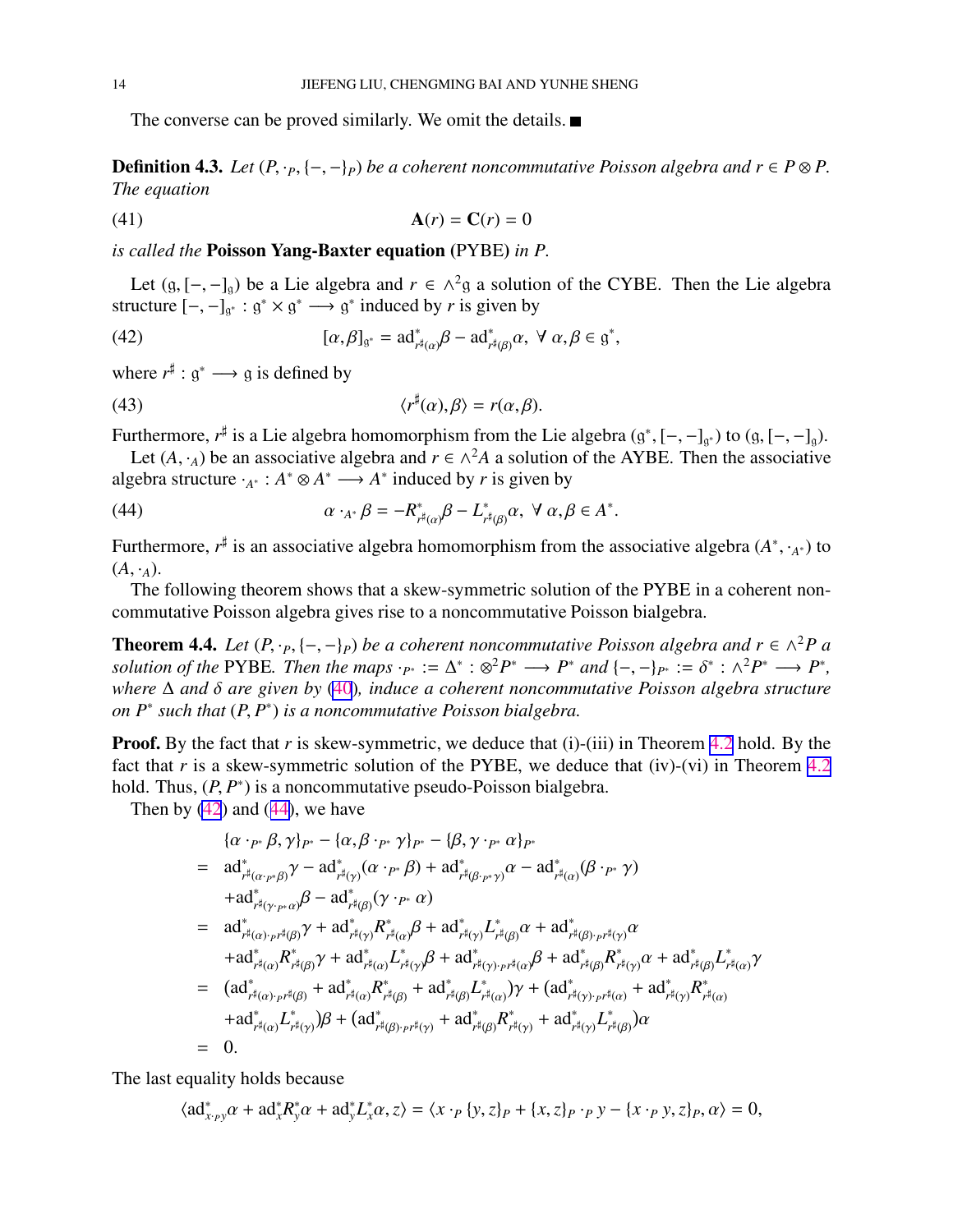<span id="page-14-0"></span>which follows from the Leibniz rule of the noncommutative Poisson algebra *P*. We deduce that  $(P^*, \cdot_{P^*}, \{-, -\}_{P^*})$  is a coherent noncommutative Poisson algebra. Thus,  $(P, P^*)$  is a noncommutative Poisson bialgebra.

Remark 4.5. *The study of coboundary compatible Lie bialgebras and the classical Yang-Baxter equation in compatible Lie algebras was also given in* [\[37](#page-23-0)]*. It is straightforward to see that a skew-symmetric solution of the Poisson Yang-Baxter equation in a coherent noncommutative Poisson algebra* (*P*, ·*P*, {−, −}*P*) *is a skew-symmetric solution of the classical Yang-Baxter equation in the compatible Lie algebra* (*P*, {−, −}*P*, [−, −]*P*) *and hence gives a (coboundary) compatible Lie bialgebra.*

**Corollary 4.6.** *Let*  $(P, \cdot_P, \{-, -\}_P)$  *be a coherent noncommutative Poisson algebra and*  $r \in \wedge^2 P$  *a* solution of the PYBE. Then  $r$ <sup>‡</sup> :  $P^$  → *P* is a noncommutative Poisson algebra homomorphism *from the coherent noncommutative Poisson algebra*  $(P^*, \cdot_{P^*}, \{-, -\}_{P^*})$  *to*  $(P, \cdot_P, \{-, -\}_P)$ *.* 

**Example 4.7.** Let  $(A, \cdot_A, \{-, -\}_h)$  be the standard noncommutative Poisson algebra given by Ex-ample [2.13](#page-6-0). If  $r \in \wedge^2 A$  is a solution of the AYBE in the associative algebra  $(A, \cdot_A)$ , then *r* is a solution of the PYBE in the standard noncommutative Poisson algebra *A*. Furthermore, the dual noncommutative Poisson algebra  $(A^*, \cdot_{A^*}, \{-, -\}_{P^*})$  induced by *r* is also standard, where

$$
\alpha \cdot_{A^*} \beta = -R^*_{r^{\sharp}(\alpha)} \beta - L^*_{r^{\sharp}(\beta)} \alpha,
$$
  

$$
\{\alpha, \beta\}_{P^*} = \hbar(\alpha \cdot_{A^*} \beta - \beta \cdot_{A^*} \alpha), \quad \forall \alpha, \beta \in A^*.
$$

Example 4.8. Consider the coherent noncommutative Poisson algebra *P* given by Example [2.15](#page-6-0), then *r* given by

$$
r = \kappa_{13}e_1 \wedge e_3 + \kappa_{23}e_2 \wedge e_3
$$

is a solution of the PYBE in *P*, where  $\kappa_{13}$  and  $\kappa_{23}$  are constants.

Example 4.9. Consider the coherent noncommutative Poisson algebra *P* given by Example [2.16](#page-6-0), then *r* given by

$$
r = \kappa_{12}e_1 \wedge e_2 + \kappa_{14}e_1 \wedge e_4 + \kappa_{12}e_2 \wedge e_3 + \kappa_{24}e_2 \wedge e_4 - \kappa_{14}e_3 \wedge e_4
$$

and

$$
r = \kappa_{14}e_1 \wedge e_4 + \kappa_{24}e_2 \wedge e_4 + (\kappa_{14} + \kappa_{24})e_3 \wedge e_4
$$

are solutions of the PYBE in *P*, where  $\kappa_{12}$ ,  $\kappa_{14}$  and  $\kappa_{24}$  are constants.

Let  $(P, \cdot_P, \{-, -\}_P)$  be a coherent noncommutative Poisson algebra and  $r \in \wedge^2 P$ . Assume that *r* is nondegenerate, i.e.  $r^{\sharp}: P^* \longrightarrow P$  is invertible. Define  $\omega \in \wedge^2 P^*$  by

$$
\omega(x, y) = \langle (r^{\sharp})^{-1}(x), y \rangle, \quad \forall x, y \in P.
$$

Then we have

**Proposition 4.10.** With the above notations,  $r \in \Lambda^2 P$  is a solution of the PYBE in a coherent *noncommutative Poisson algebra*  $(P, \cdot_P, \{-, -\}_P)$  *if and only if*  $\omega$  *is both a Connes cocycle on the associative*  $(P, \cdot_P)$  *and a symplectic structure on the Lie algebra*  $(P, \{-, -\}_P)$ *, i.e.,* 

$$
\omega(x \cdot_P y, z) + \omega(y \cdot_P z, x) + \omega(z \cdot_P x, y) = 0,
$$
  

$$
\omega(\{x, y\}_P, z) + \omega(\{y, z\}_P, x) + \omega(\{z, x\}_P, y) = 0, \quad \forall x, y, z \in P.
$$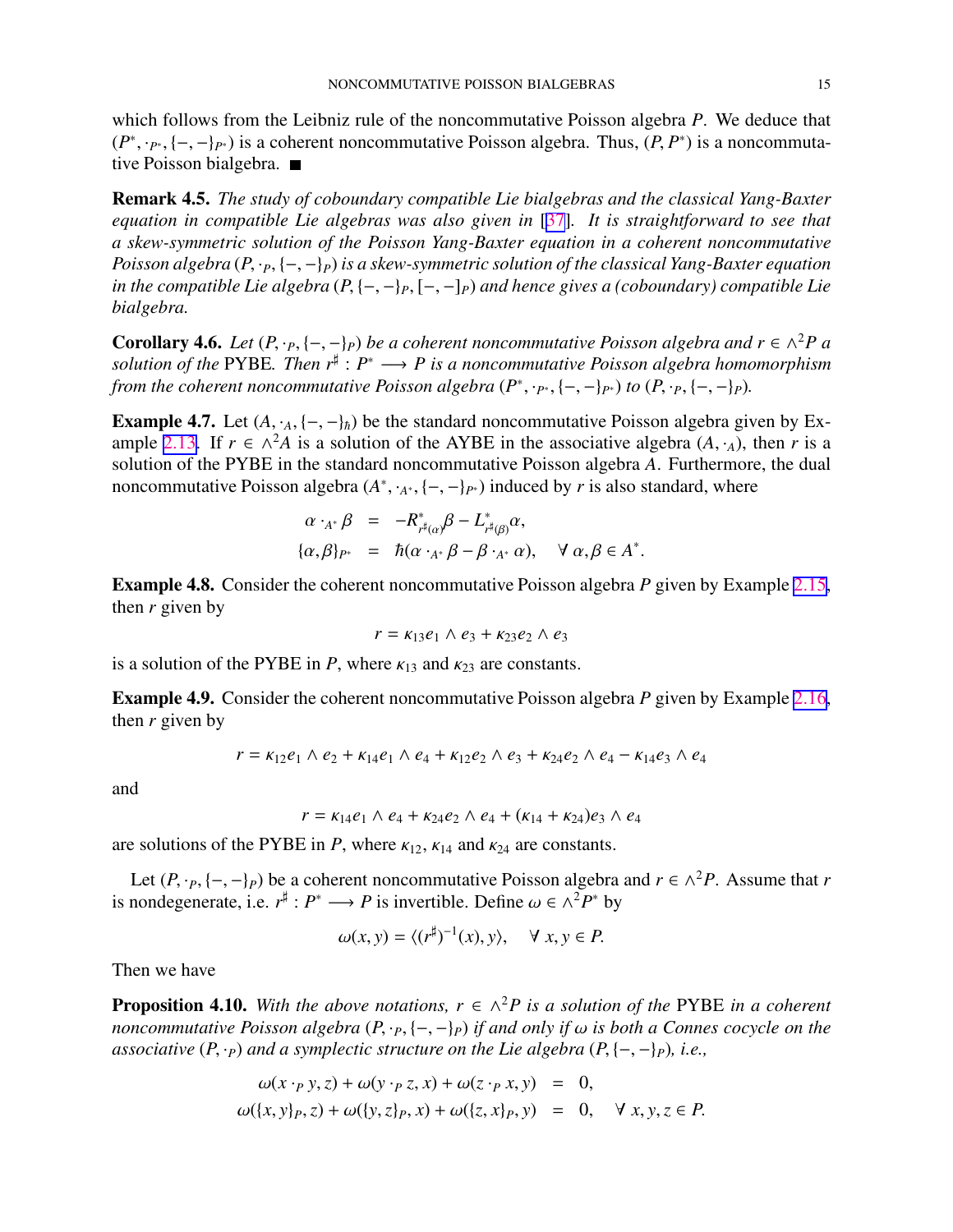<span id="page-15-0"></span>**Proof.** It follows from the fact that *r* is a solution of the AYBE if and only if  $\omega$  is a Connes cocycle on the associative  $(P, \cdot_P)$  ([[6\]](#page-22-0)) and *r* is a solution of the CYBE if and only if  $\omega$  is a symplectic structure on the Lie algebra  $(P, \{-, -\}_P)$  ([\[14](#page-22-0)]). ■

Let  $(P, \cdot_P, \{-, -\}_P)$  be a coherent noncommutative Poisson algebra. An element  $s \in P \otimes P$  is called  $(L, R, ad)$ -invariant if

(45) 
$$
(1 \otimes L_x - R_x \otimes 1) = 0, \quad (ad_x \otimes 1 + 1 \otimes ad_x) = 0, \quad \forall x \in P.
$$

**Proposition 4.11.** Let  $(P, \cdot_P, \{-, -\}_P)$  be a coherent noncommutative Poisson algebra. Let  $r =$ a + s ∈ *P* ⊗ *P with skew-symmetric part* a *and symmetric part* s*. If the symmetric part* s *of r is* (*L*, *R*, ad)*-invariant and r is a solution of the* PYBE*, then* (*P*,*r*) *gives a coboundary noncommutative pseudo-Poisson bialgebra. Furthermore, this coboundary noncommutative pseudo-Poisson bialgebra is a noncommutative Poisson bialgebra if and only if the symmetric part* s *of r satisfies*

(46) 
$$
\mathrm{ad}^*_{\mathfrak{s}^{\sharp}(\alpha)\cdot P\mathfrak{s}^{\sharp}(\beta)}\gamma + \mathrm{ad}^*_{\mathfrak{s}^{\sharp}(\gamma)\cdot P\mathfrak{s}^{\sharp}(\alpha)}\beta + \mathrm{ad}^*_{\mathfrak{s}^{\sharp}(\beta)\cdot P\mathfrak{s}^{\sharp}(\gamma)}\alpha = 0,
$$

where  $\mathfrak{s}^{\sharp}: P^* \longrightarrow P$  is defined by

(47) 
$$
\langle \mathfrak{s}^{\sharp}(\alpha), \beta \rangle = \mathfrak{s}(\alpha, \beta), \quad \forall \alpha, \beta \in P^{*}.
$$

Proof. Since the symmetric part s of *r* is (*L*, *R*, ad)-invariant and *r* is a solution of the PYBE, by Theorem [4.2](#page-12-0), (*P*,*r*) gives a coboundary noncommutative pseudo-Poisson bialgebra.

By the invariance of  $\epsilon$  and  $A(r) = 0$ , we have

$$
\mathfrak{a}^{\sharp}(\alpha) \cdot_{P} \mathfrak{a}^{\sharp}(\beta) - \mathfrak{a}^{\sharp}(\alpha \cdot_{P^{*}} \beta) = \mathfrak{s}^{\sharp}(\alpha) \cdot_{P} \mathfrak{s}^{\sharp}(\beta),
$$

where  $\alpha \cdot_{P^*} \beta = -R^*$  $\int_{\alpha^{\sharp}(\alpha)}^{\ast} \beta - L_{\alpha}^*$  $\int_{\alpha^{\sharp}(\beta)}^{\infty} \alpha$ . By this fact, with a similar proof of Theorem [4.4](#page-13-0), the noncommutative Poisson algebra  $(P^*, \cdot_{P^*}, \{-, -\}_{P^*})$  is coherent with  $\{\alpha, \beta\}_{P^*} = \text{ad}^*_{\alpha^{\sharp}(\alpha)} \beta - \text{ad}^*_{\alpha^{\sharp}(\beta)} \alpha$  if and only if the symmetric part  $\frac{1}{2}$  of *r* satisfies (46). We omit the details.

At the end of this section, we establish the Drinfeld double theory for noncommutative Poisson bialgebras. Let  $((P, \cdot_P, \{-, -\}_P), \Delta, \delta)$  be a noncommutative Poisson bialgebra. By Theorem [3.5](#page-9-0) and Theorem [3.9](#page-10-0), there is a coherent noncommutative Poisson algebra structure on  $\mathcal{D} = P \oplus P^*$ with the associative multiplication \* $\mathcal{D}: \mathcal{D} \times \mathcal{D} \longrightarrow \mathcal{D}$  and the Lie bracket {-, -} $\mathcal{D}: \mathcal{D} \times \mathcal{D} \longrightarrow \mathcal{D}$ given by

 $(x + \alpha) *_{\mathcal{D}} (y + \beta) = x \cdot_{P} y - \Re_{\alpha}^{*}$  $\alpha^* y - \mathfrak{L}^*_{\beta}$ (48)  $(x + \alpha) *_{\mathcal{D}} (y + \beta) = x \cdot_{P} y - \Re_{\alpha}^{*} y - \Re_{\beta}^{*} x + \alpha \cdot_{P^{*}} \beta - R_{\gamma}^{*} \beta - L_{y}^{*} \alpha,$ 

(49) 
$$
\{x + \alpha, y + \beta\}_{\mathcal{D}} = \{x, y\}_{P} + a\delta_{\alpha}^{*}y - a\delta_{\beta}^{*}x + \{\alpha, \beta\}_{P^{*}} + a\delta_{\beta}^{*}\beta - a\delta_{\beta}^{*}\alpha
$$

for all  $x, y \in P$ ,  $\alpha, \beta \in P^*$ , where  $\mathfrak{R}^*, \mathfrak{L}^*$  and  $\mathfrak{a} \mathfrak{d}^*$  are given by ([36\)](#page-11-0). Let  $\{e_1, \dots, e_n\}$  be a basis of *P* and  $\{e_1^*\}$  $\{e_i^*, \cdots, e_n^*\}$  its dual basis. Let  $r = \sum_i e_i \otimes e_i^*$ *i* ∈ D ⊗ D.

**Proposition 4.12.** With the above notations,  $r = \sum_i e_i \otimes e_i^*$ *i* ∈ D ⊗ D *is a solution of the* PYBE *in the coherent noncommutative Poisson algebra* D *such that* (D, D<sup>∗</sup> ) *is a noncommutative Poisson bialgebra.*

**Proof.** Obviously the symmetric part of *r* is  $s = \frac{1}{2}$  $\frac{1}{2} \sum_i (e_i \otimes e_i^* + e_i^* \otimes e_i)$  and the skew-symmetric part of *r* is  $a = \frac{1}{2}$  $\frac{1}{2}$  ∑<sub>*i*</sub>( $e_i \otimes e_i^* - e_i^* \otimes e_i$ ). By the Drinfeld double theory of Lie algebras and the associative double theory of associative algebras (see [[6\]](#page-22-0) for more details on the associative double theory), we know that s is (*L*, *R*, ad)-invariant and *r* satisfies the classical and the associative Yang-Baxter equations. Thus *r* is a solution of the PYBE, and by Proposition 4.11,  $(D, r)$  is a noncommutative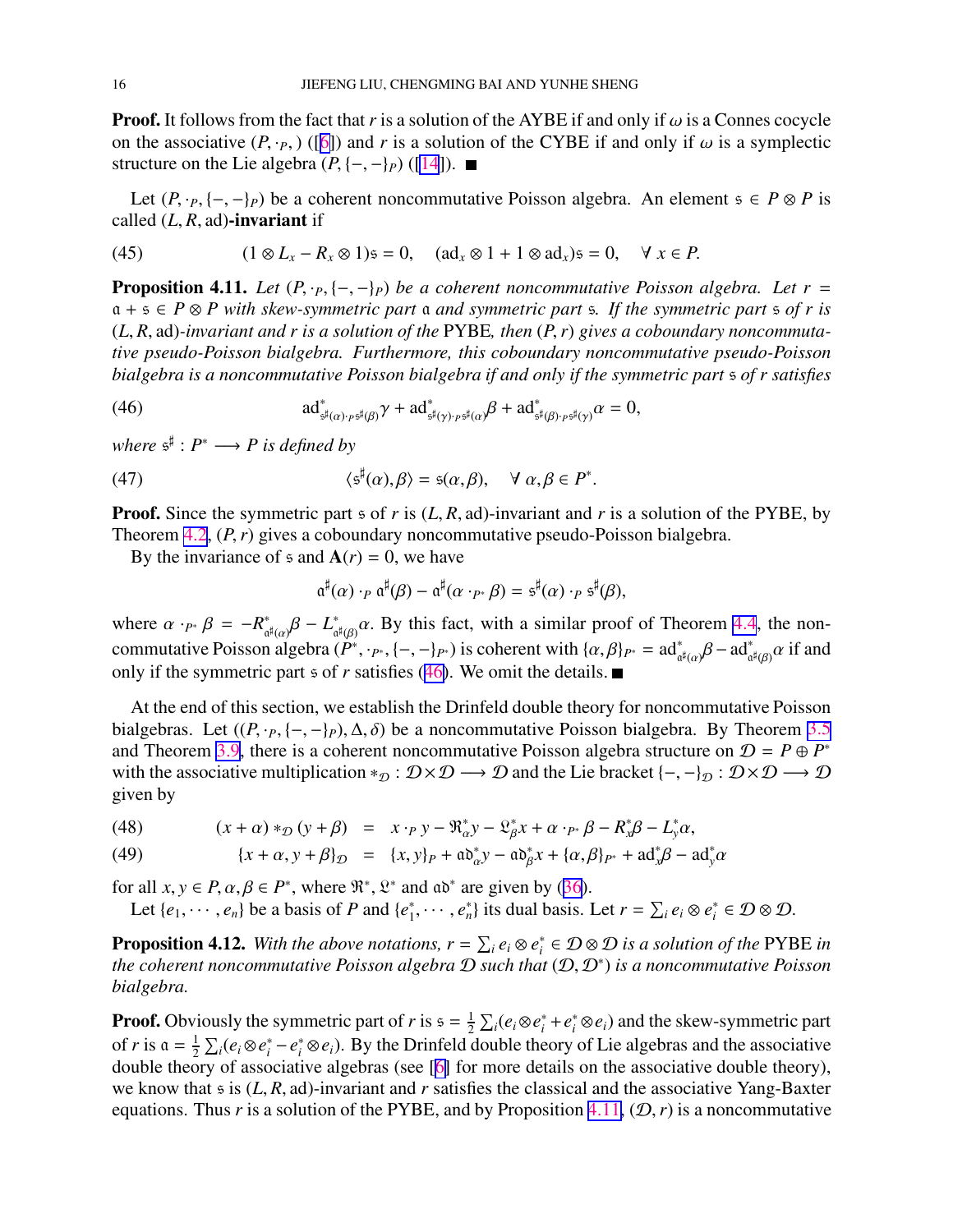<span id="page-16-0"></span>pseudo-Poisson bialgebra. By a straightforward calculation, the noncommutative Poisson algebra structure on  $\mathcal{D}^*$  is given by

$$
(x+\alpha)*_{\mathcal{D}^*}(y+\beta) = x \cdot_{P} y - \alpha \cdot_{P^*} \beta,
$$
  

$$
\{x+\alpha, y+\beta\}_{\mathcal{D}^*} = \{x, y\}_{P} - \{\alpha, \beta\}_{P^*}.
$$

It is easy to check that the noncommutative Poisson algebra structure on  $\mathcal{D}^*$  is coherent. Thus  $(D, D^*)$  is a noncommutative Poisson bialgebra.

5. Noncommutative pre-Poisson algebras, Rota-Baxter operators and O-operators

In this section, we introduce the notions of noncommutative pre-Poisson algebras and Rota-Baxter operators (more generally O-operators) on a noncommutative Poisson algebra. We show that on the one hand, an O-operator on a noncommutative Poisson algebra gives a noncommutative pre-Poisson algebra, and on the other hand, a noncommutative pre-Poisson algebra naturally gives an O-operator on the sub-adjacent noncommutative Poisson algebra. We use O-operators and noncommutative pre-Poisson algebras to construct some skew-symmetric solutions of the Poisson Yang-Baxter equation.

5.1. **Noncommutative pre-Poisson algebras.** Recall that a **pre-Lie algebra** is a pair  $(A, *)$ , where *A* is a vector space, and  $* : A \otimes A \longrightarrow A$  is a bilinear multiplication satisfying that for all  $x, y, z \in A$ , the associator  $(x, y, z) = (x * y) * z - x * (y * z)$  is symmetric in  $x, y$ , i.e.,

$$
(x, y, z) = (y, x, z)
$$
, or equivalently,  $(x * y) * z - x * (y * z) = (y * x) * z - y * (x * z)$ .

**Lemma 5.1.** ([[11\]](#page-22-0)) *Let* (*A*,  $*$ ) *be a pre-Lie algebra. The commutator*  $[x, y]_A = x * y - y * x$  *defines a Lie algebra structure on A, which is called the* sub-adjacent Lie algebra *of* (*A*, ∗) *and denoted by*  $A^c$ *. Furthermore,*  $L: A \rightarrow \mathfrak{gl}(A)$  *defined by* 

(50)  $L_x y = x * y, \quad \forall x, y \in A$ 

*gives a representation of A<sup>c</sup> on A.*

There is a similar relationship between dendriform algebras and associative algebras.

**Lemma 5.2.** ([[30\]](#page-23-0)) *Let*  $(A, \gt, \lt)$  *be a dendriform algebra. Then*  $(A, \cdot)$  *is an associative algebra, where*  $x \cdot y = x > y + x < y$ . *Moreover, for*  $x \in A$ *, define*  $L_{\geq x}$ *,*  $R_{\leq x} : A \longrightarrow \mathfrak{gl}(A)$  *by* 

(51) 
$$
L_{\geq x}(y) = x > y, \quad R_{\leq x}(y) = y < x, \quad \forall y \in A.
$$

*Then*  $(A; L_{>}, R_{<})$  *is a representation of the associative algebra*  $(A, \cdot)$ *.* 

Now we are ready to give the main notion in this subsection.

Definition 5.3. *A* noncommutative pre-Poisson algebra *is a quadruple* (*A*, ≻, ≺, ∗) *such that* (*A*, ≻, ≺) *is a dendriform algebra and* (*A*, ∗) *is a pre-Lie algebra satisfying the following compatibility conditions:*

(52)  $(x * y - y * x) > z = x * (y > z) - y > (x * z),$ 

(53)  $x < (y * z - z * y) = y * (x < z) - (y * x) < z$ 

(54) 
$$
(x > y + x < y) * z = (x * z) < y + x > (y * z).
$$

*A noncommutative pre-Poisson algebra* (*A*, ≻, ≺, ∗) *is called* coherent *if it also satisfies*

(55) 
$$
(x > y + x < y) * z = x * (y > z) + y * (z < x).
$$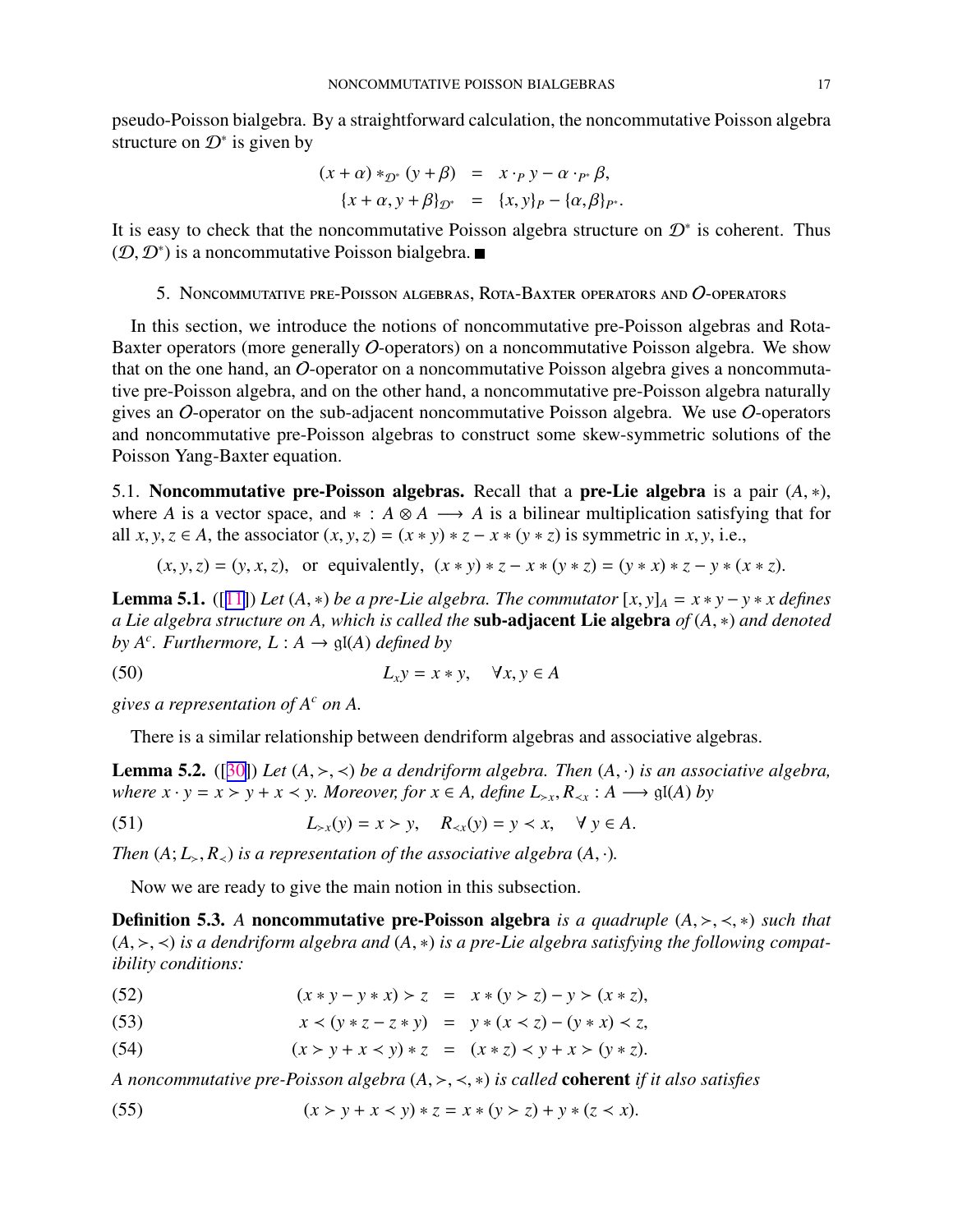<span id="page-17-0"></span>Remark 5.4. *Aguiar introduced the notion of pre-Poisson algebras in* [[2\]](#page-22-0)*, as the splitting of Poisson algebras. If the dendriform algebra in a noncommutative pre-Poisson algebra reduces to a Zinbiel algebra, then we obtain a pre-Poisson algebra. Noncommutative pre-Poisson algebras can be viewed as the splitting of noncommutative Poisson algebras. See* [\[7](#page-22-0), [33](#page-23-0)] *for more details of splitting of operads.*

Proposition 5.5. *A noncommutative pre-Poisson algebra* (*A*, ≻, ≺, ∗) *is coherent if and only if it satisfies*

$$
(x * y) \circ z - x \circ (y * z) = (y * x) \circ z - y \circ (x * z)
$$

*for all x, y, z*  $\in$  *A, where x*  $\circ$  *y* = *x* > *y* - *y*  $\lt$  *x.* 

Proof. By [\(52](#page-16-0))-([54\)](#page-16-0) in the definition of noncommutative pre-Poisson algebra, we have

$$
x * (y > z) + y * (z < x) - (x > y + x < y) * z
$$
  
=  $(x * y - y * x) > z + y > (x * z) + z < (y * x - x * y) + (y * z) < x - (x * z) < y - x > (y * z)$   
=  $((x * y) > z - z < (x * y)) - (x > (y * z) - (y * z) < x) - ((y * x) > z - z < (y * x))$   
+  $(y > (x * z) - (x * z) < y)$   
=  $(x * y) \circ z - x \circ (y * z) - (y * x) \circ z + y \circ (x * z).$ 

Then the conclusion follows immediately.  $\blacksquare$ 

Similarly, a coherent noncommutative pre-Poisson algebra  $(A, \geq, \leq, *)$  also satisfies

 $(x \circ y) * z - x * (y \circ z) = (y \circ x) * z - y * (x \circ z).$ 

**Definition 5.6.** A **compatible pre-Lie algebra**  $(A, \circ, *)$  *consists of two pre-Lie algebras*  $(A, \circ)$ *and*  $(A, *)$  *such that for any*  $k_1, k_2 \in \mathbb{K}$ *, the following bilinear operation* 

(56)  $x \star y = k_1 x \circ y + k_2 x * y, \quad \forall x, y \in A,$ 

*defines a pre-Lie algebra structure on A.*

It is straightforward to obtain the following result.

**Proposition 5.7.** *Let*  $(A, \circ)$  *and*  $(A, *)$  *be two pre-Lie algebras. Then*  $(A, \circ, *)$  *is a compatible pre-Lie algebra if and only if for all*  $x, y, z \in A$ *,* 

(57) 
$$
(x \circ y) * z - x * (y \circ z) + (x * y) \circ z - x \circ (y * z) = (y \circ x) * z - y * (x \circ z) + (y * x) \circ z - y \circ (x * z)
$$
.

**Corollary 5.8.** *Let*  $(A, \succ, \prec, *)$  *be a coherent noncommutative pre-Poisson algebra. Then*  $(A, \circ, *)$ *is a compatible pre-Lie algebra, where*  $x \circ y = x \succ y - y \prec x$  *for all*  $x, y \in A$ .

**Example 5.9.** Let  $(A, \geq, \leq)$  be a dendriform algebra. Then  $(A, \geq, \leq, *_h)$  is a coherent noncommutative pre-Poisson algebra, where  $\hbar$  is a fixed number and the pre-Lie algebra structure  $*_\hbar$  is given by

$$
x *_{\hbar} y = \hbar(x > y - y < x), \quad \forall x, y \in A.
$$

A noncommutative pre-Poisson algebra gives rise to a noncommutative Poisson algebra and a representation on itself naturally.

**Theorem 5.10.** *Let*  $(A, \succ, \prec, *)$  *be a noncommutative pre-Poisson algebra.*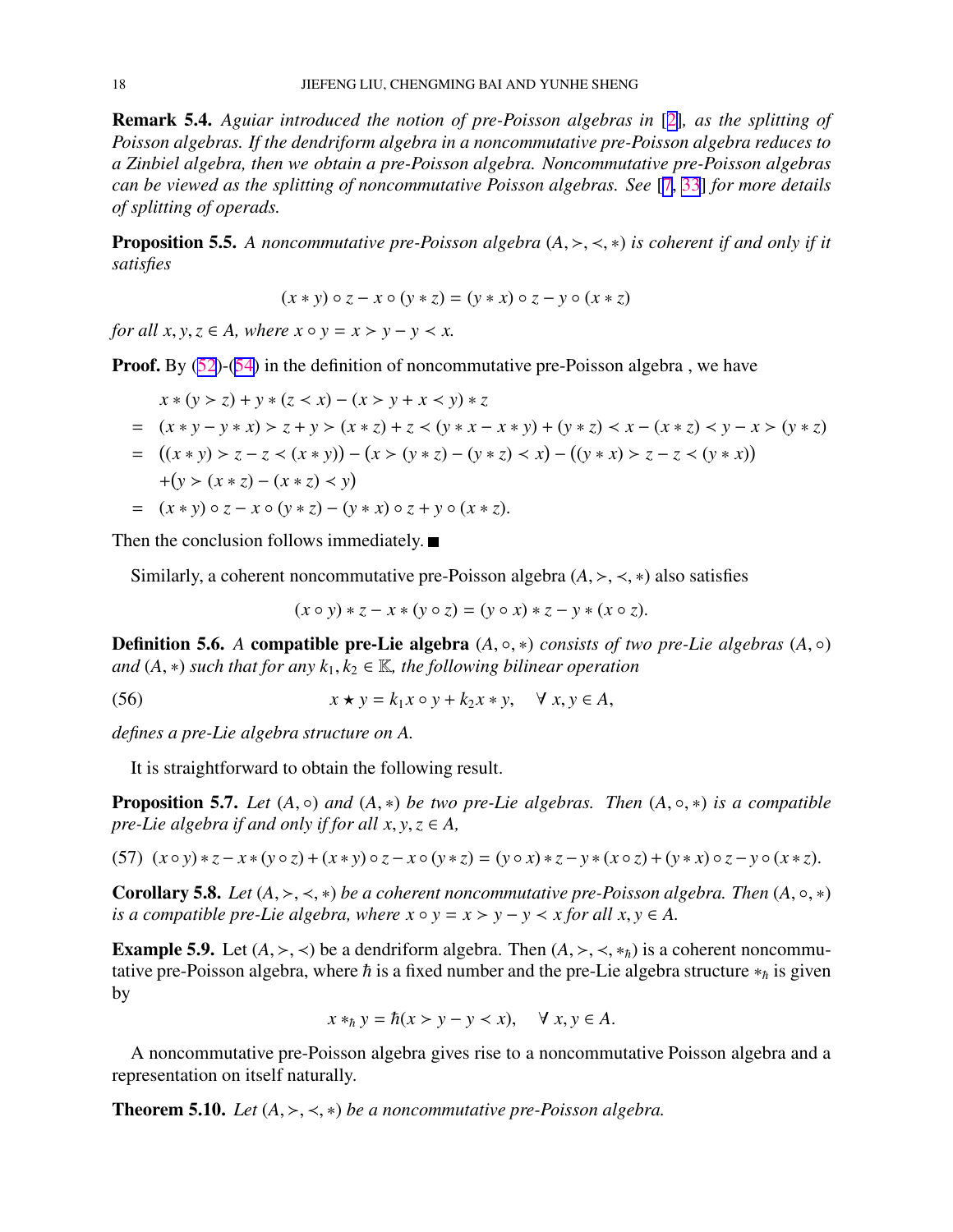<span id="page-18-0"></span>(i) *Define*

$$
x \cdot y = x > y + x < y \quad and \quad \{x, y\} = x * y - y * x, \quad \forall x, y \in A.
$$

*Then* (*A*, ·, {−,−}) *is a noncommutative Poisson algebra, which is called the* **sub-adjacent** noncommutative Poisson algebra  $of (A, \gt, \lt, *)$  and denoted by  $A^c$ .

- (ii) If the noncommutative pre-Poisson algebra  $(A, \gt, \lt, *)$  is coherent, then  $A^c$  is also coher*ent.*
- (iii)  $(A; L_>, R_*, L)$  *is a representation of the sub-adjacent noncommutative Poisson algebra*  $A^c$ , *where*  $L_>$  *and*  $R_>$  *are given by* [\(51](#page-16-0)) *and*  $L$  *is given by* [\(50](#page-16-0))*.*

**Proof.** (i) By Lemma [5.1](#page-16-0) and [5.2,](#page-16-0) we deduce that  $(A, \cdot)$  is an associative algebra and  $(A, \{-, -\})$  is a Lie algebra. By  $(52)$  $(52)$ - $(54)$  $(54)$ , we have

$$
\{x, y \cdot z\} - \{x, y\} \cdot z - y \cdot \{x, z\} = \left(x * (y > z) - y > (x * z) - (x * y - y * x) > z\right) \\
+ \left(x * (y < z) - (x * y) < z - y < (x * z - z * x)\right) \\
+ \left((y * x) < z + y > (z * x) - (y > z + y < z) * x\right) \\
= 0,
$$

which implies that  $(A, \cdot, \{-, -\})$  is a noncommutative Poisson algebra.

(ii) If the noncommutative pre-Poisson algebra  $(A, \geq, \leq, *)$  is coherent, by ([55\)](#page-16-0), we have

$$
\{x \cdot y, z\} - \{x, y \cdot z\} - \{y, z \cdot x\} = (x \cdot y) * z - z * (x > y) - z * (x < y) + (y \cdot z) * x
$$
  
\n
$$
-x * (y > z) - x * (y < z) + (z \cdot x) * y - y * (z > x) - y * (z < x)
$$
  
\n
$$
= ((x \cdot y) * z - x * (y > z) - y * (z < x)) + ((z \cdot x) * y - z * (x > y)
$$
  
\n
$$
-x * (y < z)) + ((y \cdot z) * x - y * (z > x) - z * (x < y))
$$
  
\n
$$
= 0,
$$

which implies that  $(5)$  $(5)$  holds. Thus,  $(A, \cdot, \{-, -\})$  is coherent.

(iii) By Lemma [5.1,](#page-16-0)  $(A; L)$  is a representation of the sub-adjacent Lie algebra  $A<sup>c</sup>$ . By Lemma [5.2](#page-16-0),  $(A; L_>, R_>)$  is a representation of the associative algebra  $(A, \cdot)$ . Moreover, [\(52](#page-16-0)) implies that ([1\)](#page-4-0) holds,  $(53)$  $(53)$  implies that  $(2)$  $(2)$  holds and  $(54)$  $(54)$  implies that  $(3)$  $(3)$  holds. Thus  $(A; L_>, R_>, L)$  is a representation of the noncommutative Poisson algebra *A c* .

Corollary 5.11. *Let* (*A*, ≻, ≺, ∗) *be a coherent noncommutative pre-Poisson algebra. Then the dual*  $(A^*; -R^*_{\le}, -L^*_{>}, L^*)$  *is also a representation of*  $A^c$ *, where*  $L^*_{\ge}$ *,*  $R^*_{\le}$  :  $A \longrightarrow$   $\mathfrak{gl}(V^*)$  are given by

$$
\langle L_{\geq x}^*\alpha, y \rangle = -\langle \alpha, x \rangle y \rangle, \quad \langle R_{\leq x}^*\alpha, y \rangle = -\langle \alpha, y \langle x \rangle, \quad \forall \ x, y \in A, \alpha \in A^*.
$$

5.2. Rota-Baxter operators and O-operators on noncommutative Poisson algebras. A linear map  $T : V \longrightarrow A$  is called an O-operator on an associative algebra  $(A, \cdot)$  with respect to a representation  $(V; \mathcal{L}, \mathcal{R})$  if T satisfies

(58) 
$$
T(u) \cdot T(v) = T(\mathcal{L}_{T(u)}v + \mathcal{R}_{T(v)}u), \quad \forall u, v \in V.
$$

In particular, an O-operator on an associative algebra  $(A, \cdot)$  with respect to the regular representation is called a Rota-Baxter operator on *A*.

**Lemma 5.12.** ([[8](#page-22-0)]) Let  $(A, \cdot)$  be an associative algebra and  $(V; \mathcal{L}, \mathcal{R})$  a representation. Let T:  $V \rightarrow A$  *be an* O-operator on  $(A, \cdot)$  *with respect to*  $(V; \mathcal{L}, \mathcal{R})$ *. Then there exists a dendriform algebra structure on V given by*

$$
u > v = \mathcal{L}_{T(u)}v, \quad u < v = \mathcal{R}_{T(v)}u, \quad \forall u, v \in V.
$$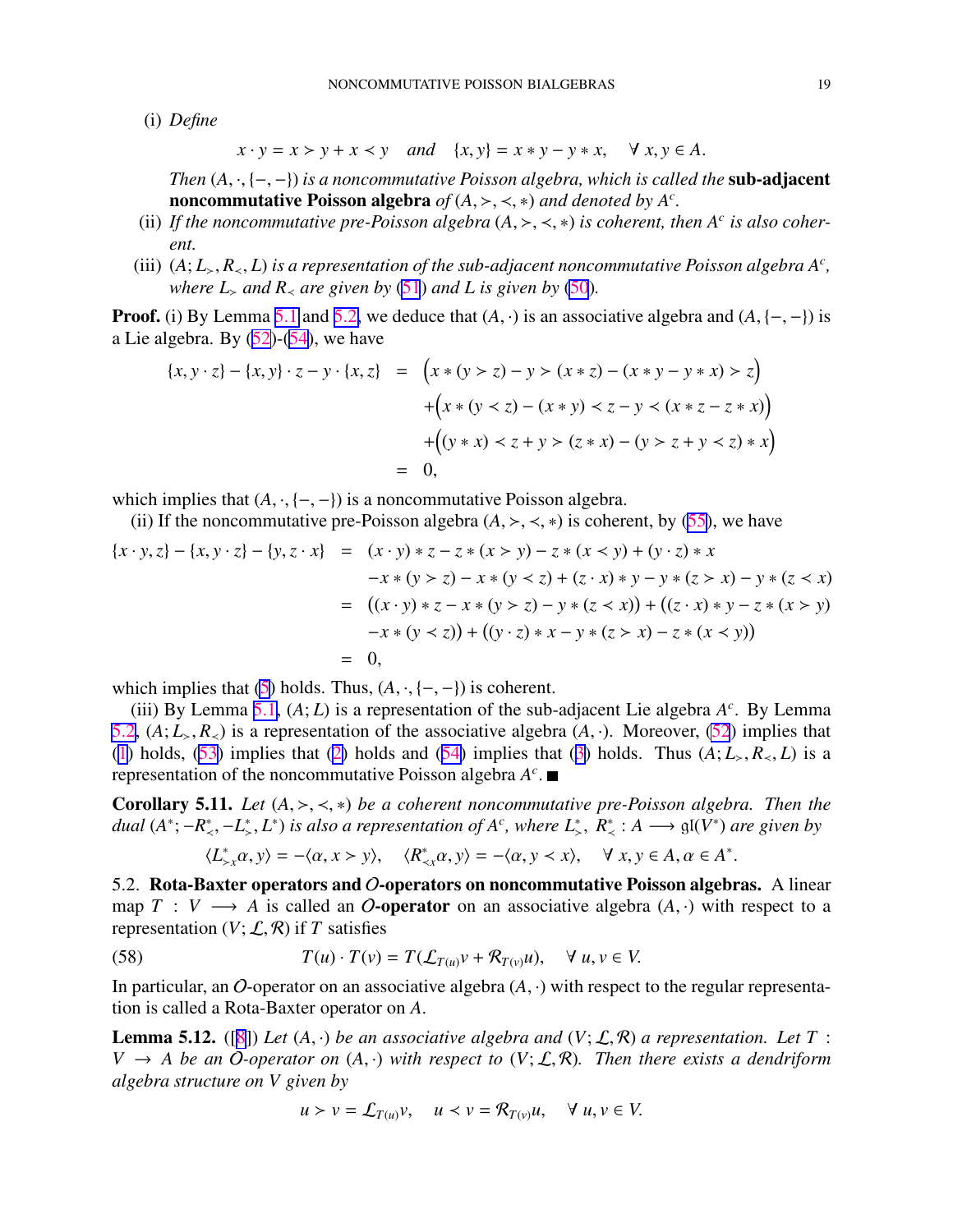<span id="page-19-0"></span>A linear map  $T: V \longrightarrow$  g is called an O-operator ([\[27](#page-23-0)]) on a Lie algebra (g,  $[-,-]_q$ ) with respect to a representation  $(V; \rho)$  if *T* satisfies

(59) 
$$
[T(u), T(v)]_g = T(\rho(T(u))(v) - \rho(T(v))(u)), \quad \forall \ u, v \in V.
$$

In particular, an O-operator on a Lie algebra  $(g, [-,-]_g)$  with respect to the adjoint representation is called a Rota-Baxter operator on g.

**Lemma 5.13.** ([\[5](#page-22-0)]) *Let*  $T: V \rightarrow \emptyset$  *be an O-operator on a Lie algebra* ( $\emptyset$ , [−, −]<sub> $\emptyset$ </sub>) *with respect to a representation* (*V*; ρ)*. Define a multiplication* ∗ *on V by*

(60) 
$$
u * v = \rho(Tu)(v), \quad \forall u, v \in V.
$$

*Then* (*V*, ∗) *is a pre-Lie algebra.*

Let  $(V; \mathcal{L}, \mathcal{R}, \rho)$  be a representation of a noncommutative Poisson algebra  $(P, \cdot_P, \{-, -\}_P)$ .

- **Definition 5.14.** (i) *A linear operator*  $T : V \rightarrow P$  *is called an O*-operator on *P if*  $T$  *is both an* O*-operator on the associative algebra* (*P*, ·*P*) *and an* O*-operator on the Lie algebra* (*P*, {−, −}*P*)*;*
	- (ii) *A linear operator*  $\mathcal{B}: P \longrightarrow P$  *is called a* **Rota-Baxter operator on** *P if*  $\mathcal{B}$  *is both a Rota-Baxter operator on the associative algebra* (*P*, ·*P*) *and a Rota-Baxter operator on the Lie algebra*  $(P, \{-, -\}_P)$ *.*

When  $(P, \cdot_P, \{-, -\}_P)$  is a usual Poisson algebra, i.e.  $\cdot_P$  is commutative, we recover the notion of a Rota-Baxter operator on a Poisson algebra introduced by Aguiar in [[2\]](#page-22-0).

It is obvious that  $\mathcal{B}: P \longrightarrow P$  is a Rota-Baxter operator on *P* if and only if  $\mathcal{B}$  is an *O*-operator on *P* with respect to the representation  $(P; L, R, ad)$ .

**Example 5.15.** Let B be a Rota-Baxter operator on an associative algebra  $(A, \cdot)$ . Then B is a Rota-Baxter operator on the coherent noncommutative Poisson algebra  $(A, \cdot, \{-, -\}_h)$  given by Example [2.13](#page-6-0).

**Example 5.16.** Let  $(A, \geq, \leq, *)$  be a noncommutative pre-Poisson algebra. Then the identity map id is an O-operator on  $A^c$  with respect to the representation  $(A; L_>, R_>, L)$ .

Obviously, we have

**Proposition 5.17.** *Let*  $(P, \cdot_P, \{-, -\}_P)$  *be a coherent noncommutative Poisson algebra and r* ∈ ∧ <sup>2</sup>*P a solution of the* PYBE*. Then r*<sup>♯</sup> : *P* <sup>∗</sup> −→ *P is an* O*-operator on P with respect to the representation*  $(P^*; -R^*, -L^*, ad^*).$ 

An O-operator on a noncommutative Poisson algebra gives a noncommutative pre-Poisson algebra.

**Theorem 5.18.** *Let*  $(P, \cdot_P, \{-, -\}_P)$  *be a noncommutative Poisson algebra and*  $T : V \longrightarrow P$  *an O*-operator on P with respect to the representation  $(V; \mathcal{L}, \mathcal{R}, \rho)$ *. Define new operations* >, < *and* ∗ *on V by*

 $u > v = \mathcal{L}_{T(u)}v$ ,  $u < v = \mathcal{R}_{T(v)}u$ ,  $u * v = \rho(T(u))v$ .

*Then*  $(V, \gt, \lt, \lt, *)$  *is a noncommutative pre-Poisson algebra and* T *is a homomorphism from*  $V^c$  *to*  $(P, \cdot_P, \{-, -\}_P).$ 

*Furthermore, if the representation satisfies* ([4\)](#page-5-0)*, then* (*V*, ≻, ≺, ∗) *is a coherent noncommutative pre-Poisson algebra.*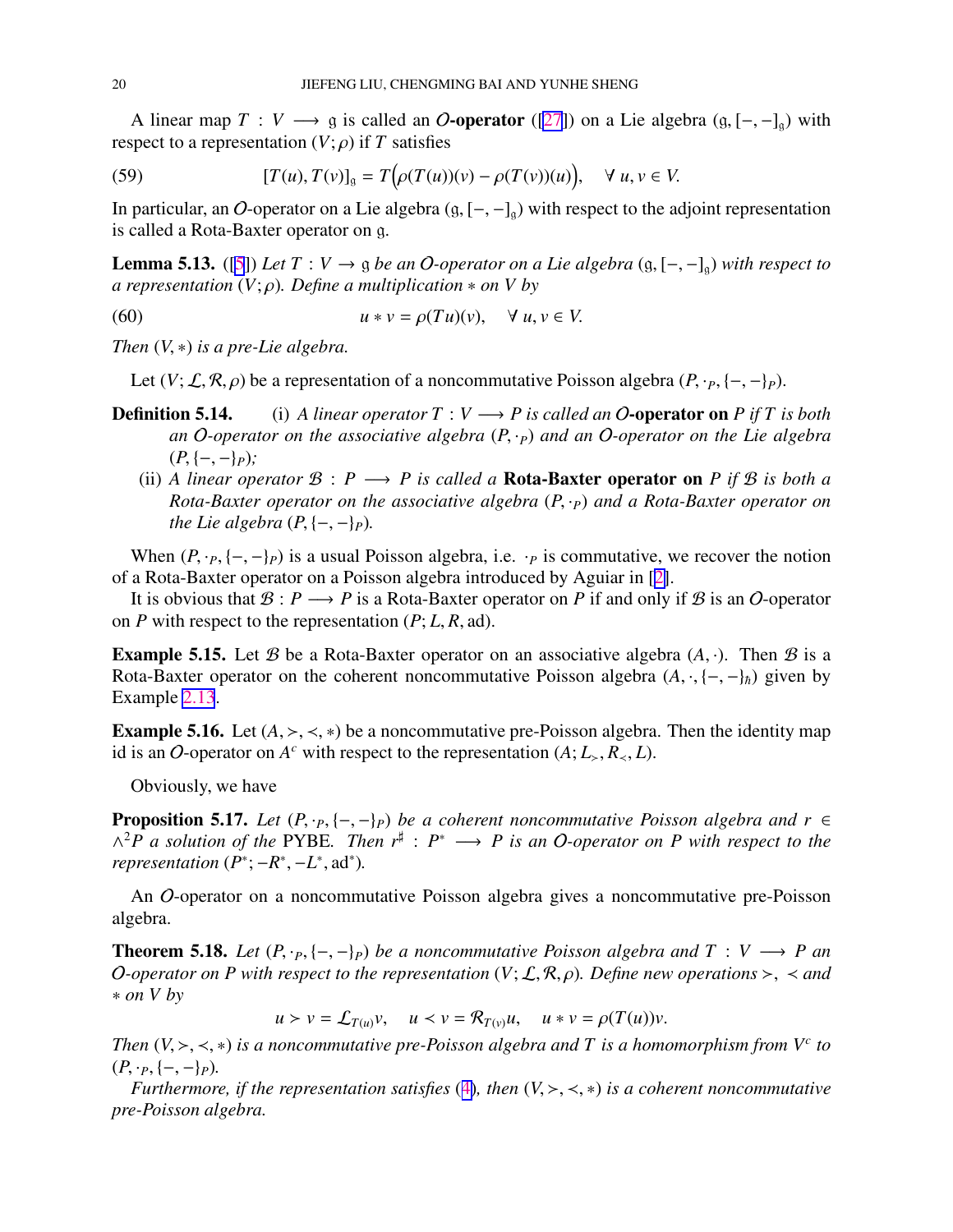**Proof.** First by the fact that *T* is an *O*-operator on the associative algebra  $(P, \cdot_P)$  as well as an O-operator on the Lie algebra  $(P, \{-, -\}_P)$  with respect to the representations  $(V; \mathcal{L}, \mathcal{R})$  and  $(V; \rho)$ respectively, we deduce that  $(V, \geq, \leq)$  is a dendriform algebra and  $(V, *)$  is a pre-Lie algebra.

Denote by  $\{u, v\}_T := u * v - v * u$ , then by the fact  $T([u, v]_T) = \{T(u), T(v)\}_P$  and ([1\)](#page-4-0),

$$
(u * v - v * u) > w - u * (v > w) + v > (u * w)
$$
  
= {u, v}<sub>T</sub> > w - u \* (v > w) + v > (u \* w)  
=  $\mathcal{L}_{T\{u,v\}_T}w - \rho(T(u))\mathcal{L}_{T(v)}w + \mathcal{L}_{T(v)}\rho(T(u))w$   
=  $\mathcal{L}_{\{T(u), T(v)\}_P}w - \rho(T(u))\mathcal{L}_{T(v)}w + \mathcal{L}_{T(v)}\rho(T(u))w = 0,$ 

which implies that  $(52)$  $(52)$  holds. Similarly, by  $(2)$  $(2)$ , we can show that  $(53)$  $(53)$  also holds.

Denote by  $u \cdot_T v := u > v + v < u$ , then by the fact  $T(u \cdot_T v) = T(u) \cdot_P T(v)$  and [\(3](#page-4-0)),

$$
(u > v + u < v) * w - (u * w) < v - u > (v * w)
$$
  
=  $(u \cdot_T v) * w - (u * w) < v - u > (v * w)$   
=  $\rho(T(u \cdot_T v))w - R_{T(v)}\rho(T(u))w - \mathcal{L}_{T(u)}\rho(T(v))w$   
=  $\rho(T(u) \cdot_P T(v))w - R_{T(v)}\rho(T(u))w - \mathcal{L}_{T(u)}\rho(T(v))w = 0,$ 

which implies that [\(54](#page-16-0)) holds. Thus,  $(V, \succ, \prec, *)$  is a noncommutative pre-Poisson algebra. It is obvious that *T* is a homomorphism from  $V^c$  to  $(P, \cdot_P, \{-, -\}_P)$ .

If the representation satisfies  $(4)$  $(4)$ , then we have

$$
(u > v + v < u) * w - u * (v > w) - v * (w < u)
$$
  
=  $\rho(T(\mathcal{L}_{T(u)}v + \mathcal{R}_{T(v)}u))w - \rho(T(u))(\mathcal{L}_{T(v)}w) - \rho(T(v))(\mathcal{L}_{T(u)}w)$   
=  $\rho(T(u) \cdot_{P} T(v))w - \rho(T(u))(\mathcal{L}_{T(v)}w) - \rho(T(v))(\mathcal{L}_{T(u)}w) = 0,$ 

which implies that  $(V, \geq, \leq, *)$  is coherent. ■

**Corollary 5.19.** *Let*  $(P, \cdot_P, \{-, -\}_P)$  *be a noncommutative Poisson algebra and*  $T : V \longrightarrow P$  *an O*-operator on P with respect to the representation  $(V; \mathcal{L}, \mathcal{R}, \rho)$ . Then  $T(V) = {T(v) | v \in V} \subset P$ *is a subalgebra of P and there is an induced noncommutative pre-Poisson algebra structure on T*(*V*) *given by*

$$
T(u) > T(v) = T(u > v), \quad T(u) < T(v) = T(u < v), \quad T(u) * T(v) = T(u * v)
$$

*for all*  $u, v \in V$ .

**Corollary 5.20.** *Let*  $(P, \cdot_P, \{-, -\}_P)$  *be a noncommutative Poisson algebra. There is a noncommutative pre-Poisson algebra structure on P such that its sub-adjacent noncommutative Poisson algebra is exactly*  $(P, \cdot_P, \{-, -\}_P)$  *if and only if there exists an invertible* O-operator on  $(P, \cdot_P, \{-, -\}_P)$ *.* 

**Proof.** If  $T : V \longrightarrow P$  is an invertible O-operator on P with respect to the representation  $(V; \mathcal{L}, \mathcal{R}, \rho)$ , then the compatible noncommutative pre-Poisson algebra structure on *P* is given by

$$
x > y = T(\mathcal{L}_x T^{-1}(y)), \quad x < y = T(\mathcal{R}_y T^{-1}(x)), \quad x * y = T(\rho(x)(T^{-1}(y)))
$$

for all  $x, y \in P$ .

Conversely, let  $(P, \succ, \prec, *)$  be a noncommutative pre-Poisson algebra and  $(P, \cdot_P, \{-, -\}P)$  the sub-adjacent noncommutative Poisson algebra. Then the identity map id is an O-operator on *P* with respect to the representation  $(P; L_>, R_ ≤, L)$ . ■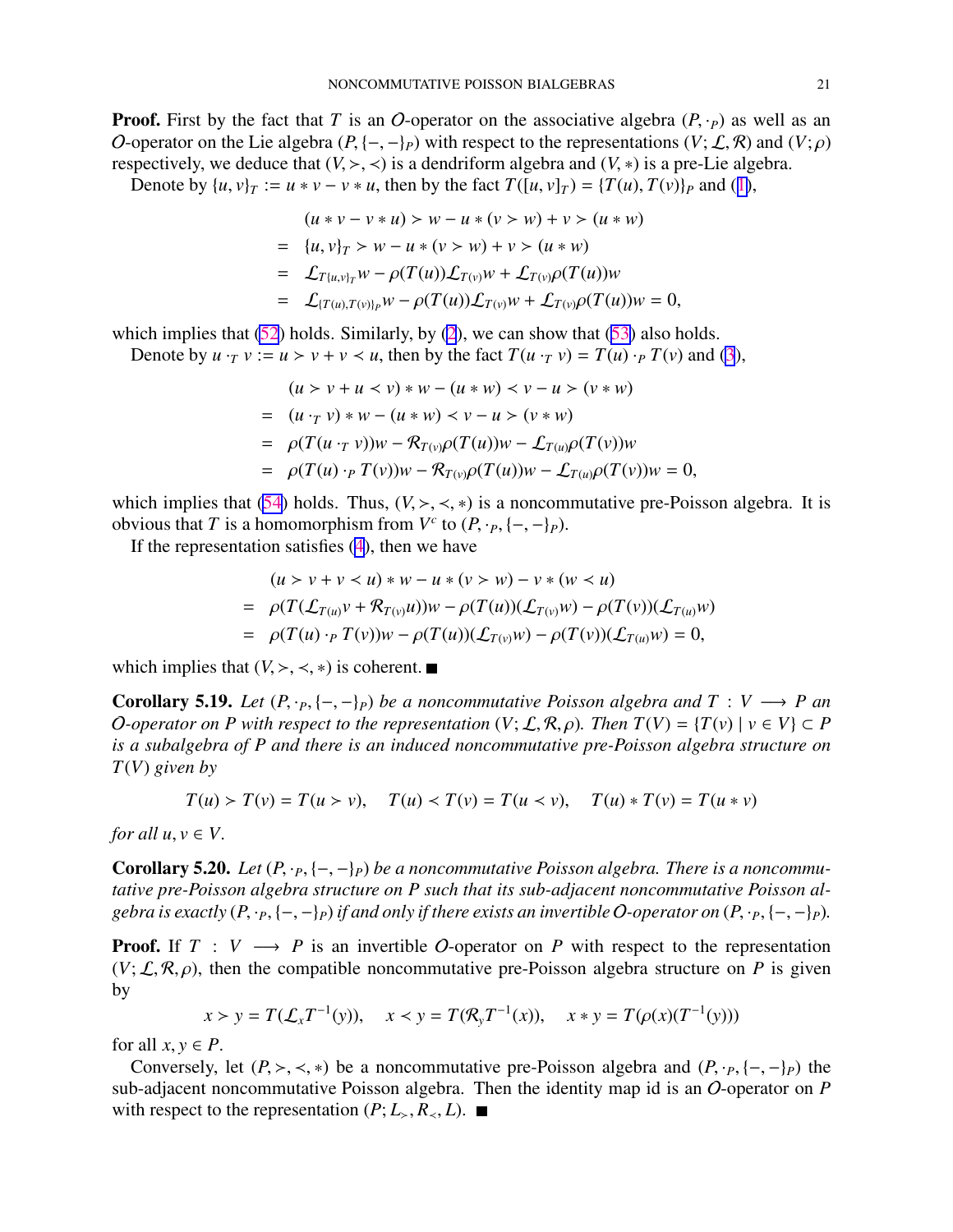<span id="page-21-0"></span>**Example 5.21.** Let  $(P, \cdot_P, \{-, -\}P)$  be a noncommutative Poisson algebra and  $\mathcal{B}: P \longrightarrow P$  a Rota-Baxter operator. Define new operations on *P* by

$$
x > y = \mathcal{B}(x) \cdot_P y, \quad x < y = x \cdot_P \mathcal{B}(y), \quad x * y = \{\mathcal{B}(x), y\}_P.
$$

Then  $(P, \geq, \leq, *)$  is a noncommutative pre-Poisson algebra and B is a homomorphism from the sub-adjacent noncommutative Poisson algebra  $(P, \cdot_B, \{-, -\}_B)$  to  $(P, \cdot_P, \{-, -\}_P)$ , where  $x \cdot_B y = x >$ *y* + *x* < *y* and  $\{x, y\}_B = x * y - y * x$ .

**Example 5.22.** Let  $(P, \cdot_P, \{-,-\}_P)$  be a coherent noncommutative Poisson algebra and  $r \in \wedge^2 P$ a solution of the PYBE. Then  $(P^*, \geq, \leq, *)$  is a coherent noncommutative pre-Poisson algebra, where

> $\alpha > \beta = -R^*$ <sup>\*</sup><sub> $r^{\sharp}(\alpha)}\beta$ ,  $\alpha < \beta = -L_r^*$ </sub>  $r^*_{r^{\sharp}(\beta)}\alpha$ ,  $\alpha * \beta = \mathrm{ad}^*_{r^{\sharp}(\alpha)}\beta$ ,  $\forall \alpha, \beta \in P^*$ .

By Proposition [4.10](#page-14-0), we have

**Example 5.23.** Let  $(P, \cdot_P, \{-, -\}_P)$  be a coherent noncommutative Poisson algebra and  $\omega \in \wedge^2 P^*$ non-degenerate. If  $\omega$  is both a Connes cocycle on the associative algebra  $(P, \cdot_P)$  and a symplectic structure on the Lie algebra  $(P, \{-, -\}P)$ , then  $(P, \succ, \prec, *)$  is a noncommutative pre-Poisson algebra, where  $>$ ,  $\lt$  and  $*$  are determined by

$$
\omega(x \succ y, z) = \omega(y, z \cdot_P x), \quad \omega(x \prec y, z) = \omega(x, y \cdot_P z), \quad \omega(x * y, z) = -\omega(y, \{x, z\}_P), \quad \forall x, y, z \in P.
$$

**Theorem 5.24.** Let  $(V; \mathcal{L}, \mathcal{R}, \rho)$  be a representation of a coherent noncommutative Poisson al*gebra*  $(P, \cdot_P, \{-, -\}_P)$  *satisfying* [\(4](#page-5-0))*.* Let  $T : V \longrightarrow P$  be a linear map which is identified with *an element in*  $(P \ltimes_{(-R^*, -\mathcal{L}^*, \rho^*)} V^*) \otimes (P \ltimes_{(-R^*, -\mathcal{L}^*, \rho^*)} V^*)$ . Then  $\overline{T} = T - \tau(T)$  is a skew-symmetric *solution of the* PYBE *in*  $P \lt_{(-R^*, -L^*, \rho^*)} V^*$  *if and only if* T *is an* O-operator on P with respect to *the representation*  $(V; \mathcal{L}, \mathcal{R}, \rho)$ *, where*  $\tau$  *is the exchange operator given by* [\(28](#page-10-0))*.* 

**Proof.** By Proposition [2.17](#page-6-0) and the fact that  $(V; \mathcal{L}, \mathcal{R}, \rho)$  is a representation satisfying [\(4](#page-5-0)), it follows that  $P \ltimes_{(-R^*, -\mathcal{L}^*, \rho^*)} V^*$  is a coherent noncommutative Poisson algebra.

By Corollary 3.10 in [[8\]](#page-22-0),  $\overline{T} = T - \tau(T)$  is a skew-symmetric solution of the associative Yang-Baxter equation in  $P \lt \_{(-R^*, -\mathcal{L}^*)} V^*$  if and only if *T* is an O-operator on  $(P, \cdot_P)$  with respect to the representation (*L*, *R*). By the conclusion in [\[5](#page-22-0)],  $\overline{T} = T - \tau(T)$  is a skew-symmetric solution of the classical Yang-Baxter equation in  $P \lt_{p^*} V^*$  if and only if *T* is an O-operator on  $(P, \{\cdot, \cdot\}_P)$ with respect to the representation  $\rho$ . Thus,  $\overline{T} = T - \tau(T)$  is a skew-symmetric solution of the Poisson Yang-Baxter equation if and only if  $\overline{T} = T - \tau(T)$  is both a solution of the associative Yang-Baxter equation in  $P \lt \left(\frac{R^* - L^*}{R^* - L^*}\right) V^*$  and the classical Yang-Baxter equation in  $P \lt \left(\frac{R^* - L^*}{R^* - L^*}\right)$ implies that  $\overline{T} = T - \tau(T)$  is a skew-symmetric solution of the Poisson Yang-Baxter equation in  $P \lt \sim_{(-\mathcal{R}^*, -\mathcal{L}^*, \rho^*)} V^*$  if and only if *T* is an O-operator associated to the representation (*V*;  $\mathcal{L}, \mathcal{R}, \rho$ ).

By Example [5.16](#page-19-0) and Theorem 5.24, we get

**Corollary 5.25.** *Let*  $(A, \succ, \prec, *)$  *be a coherent noncommutative pre-Poisson algebra. Then*  $r =$  $\sum_i (e_i \otimes e_i^* - e_i^* \otimes e_i)$  *is a skew-symmetric solution of the PYBE in the coherent noncommutative*  $Poisson$  algebra  $A^c \ltimes_{(-R^*_{\leq}, -L^*_{\leq}, L^*)} A^*$ , where  $\{e_1, \cdots, e_n\}$  is a basis of A and  $\{e_1^*\}$  $\{e_1^*, \cdots, e_n^*\}$  *is the dual basis.*

**Example 5.26.** Let  $(A, \gt, \lt)$  be a dendriform algebra. By Example [5.9](#page-17-0),  $(A, \gt, \lt, \cdot, *_h)$  is a coherent noncommutative pre-Poisson algebra, where  $x *_{\hbar} y = \hbar(x > y - y \lt x)$  for all  $x, y \in A$ . Thus  $r = \sum_i (e_i \otimes e_i^* - e_i^* \otimes e_i)$  is a skew-symmetric solution of the PYBE in the coherent noncommutative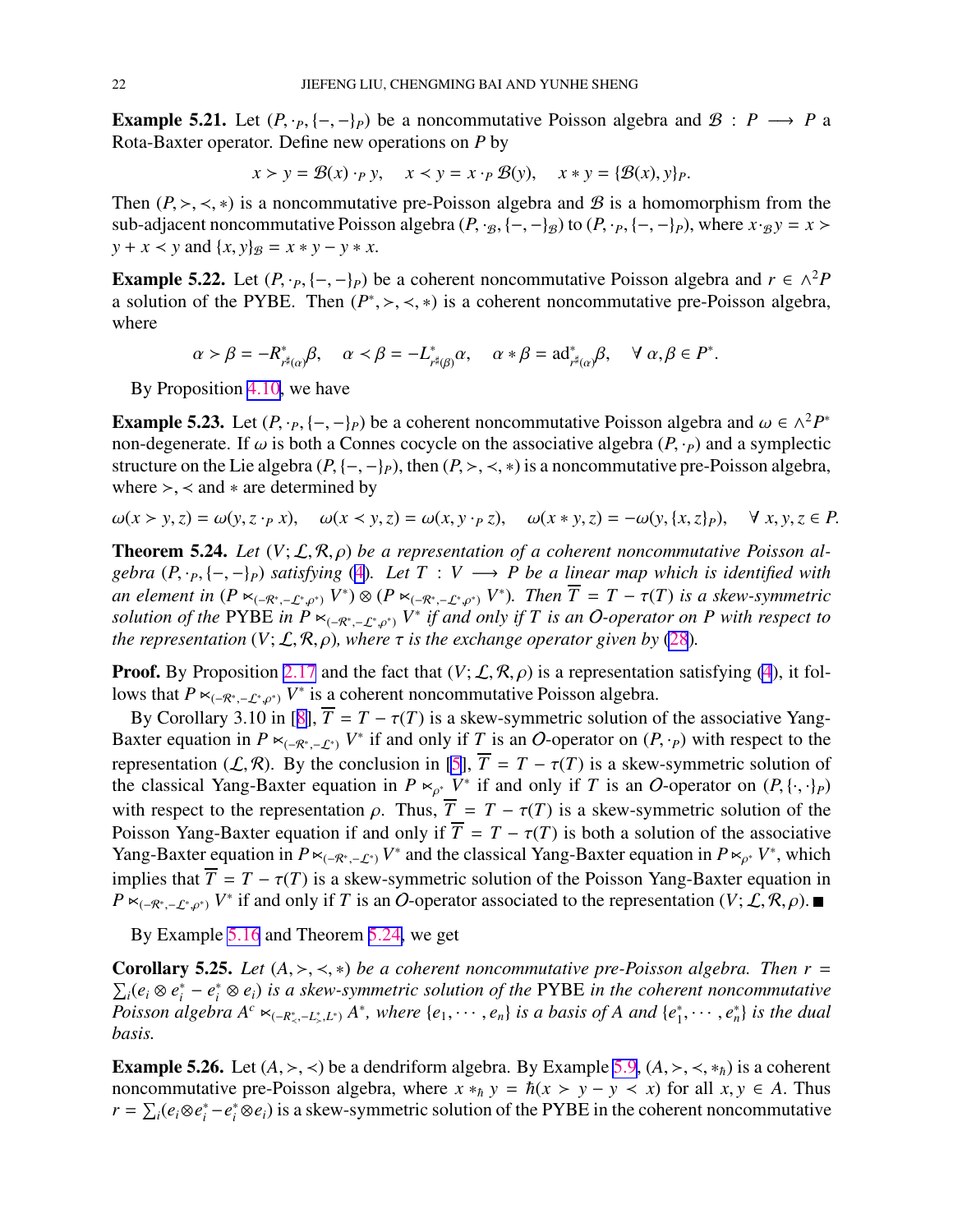<span id="page-22-0"></span>Poisson algebra  $A^c \lt \left(-R^*_{\leq} - L^*_{\leq} L^*\right) A^*$ , where  $\{e_1, \dots, e_n\}$  is a basis of *A* and  $\{e_1^*\}$  $\{e_1^*, \cdots, e_n^*\}$  is the dual basis.

Acknowledgements. This research is supported by NSFC (11922110, 11901501, 11931009). C. Bai is also supported by the Fundamental Research Funds for the Central Universities and Nankai ZhiDe Foundation.

### **REFERENCES**

- [1] M. Aguiar, Infinitesimal Hopf algebras. In New trends in Hopf algebra theory (La Falda, 1999), *Contemp. Math.* 267, Amer. Math. Soc. Providence, RI, 2000, 1-29. [2](#page-1-0), [13](#page-12-0)
- [2] M. Aguiar, Pre-Poisson algebras. *Lett. Math. Phys.* 54 (2000), 263-277. [2,](#page-1-0) [4,](#page-3-0) [18,](#page-17-0) [20](#page-19-0)
- [3] M. Aguiar, On the associative analog of Lie bialgebras. *J. Algebra* 244 (2001), 492-532. [2,](#page-1-0) [13](#page-12-0)
- [4] M. Aguiar, Infinitesimal bialgebras, pre-Lie and dendriform algebras. In Hopf algebras, *Lecture Notes in Pure and Appl. Math.* 237, Marcel Dekker, New York 2004, 1-33. [2](#page-1-0)
- [5] C. Bai, A unified algebraic approach to classical Yang-Baxter equation. *J. Phys. A: Math. Theo.* 40 (2007), 11073-11082. [4,](#page-3-0) [20,](#page-19-0) [22](#page-21-0)
- [6] C. Bai, Double constructions of Frobenius algebras, Connes cocycles and their duality. *J. Noncommut. Geom.* 4 (2010), 475-530. [2,](#page-1-0) [10,](#page-9-0) [12,](#page-11-0) [13,](#page-12-0) [16](#page-15-0)
- [7] C. Bai, O. Bellier, L. Guo and X. Ni, Spliting of operations, Manin products and Rota-Baxter operators. *Int. Math. Res. Not.* 3 (2013), 485-524. [4](#page-3-0), [18](#page-17-0)
- [8] C. Bai, L. Guo and X. Ni, O-operators on associative algebras and associative Yang-Baxter equations. *Pacific J. Math.* 256 (2012), 257-289. [4,](#page-3-0) [13,](#page-12-0) [19,](#page-18-0) [22](#page-21-0)
- [9] Y. Bao and Y. Ye, Cohomology structure for a Poisson algebra: I. *J. Algebra Appl.* 15 (2016), no. 2, 1650034, 17 pp. [2,](#page-1-0) [3,](#page-2-0) [7](#page-6-0)
- [10] Y. Bao and Y. Ye, Cohomology structure for a Poisson algebra: II. *Sci. China Math.* (2019). https://doi.org/10.1007/s11425-019-1591-6. [2](#page-1-0)
- [11] D. Burde, Left-symmetric algebras and pre-Lie algebras in geometry and physics. *Cent. Eur. J. Math.* 4 (2006), 323-357. [2,](#page-1-0) [17](#page-16-0)
- [12] V. Chari and A. Pressley, A guide to quantum groups. Cambridge University Press, Cambridge, 1994. [10](#page-9-0), [12](#page-11-0)
- [13] A. Connes and D. Kreimer, Renormalization in quantum field theory and the Riemann-Hilbert problem. I. The Hopf algebra structure of graphs and the main theorem. *Comm. Math. Phys.* 210 (2000), 249-273. [4](#page-3-0)
- [14] V. Drinfeld, Hamiltonian structure on the Lie groups, Lie bialgebras and the geometric sense of the classical Yang-Baxter equations. *Soviet Math. Dokl.* 27 (1983), 68-71. [3,](#page-2-0) [16](#page-15-0)
- [15] K. Ebrahimi-Fard, Loday-type algebras and the Rota-Baxter relation. *Lett. Math. Phys.* 61 (2002), no. 2, 139- 147. [4](#page-3-0)
- [16] K. Ebrahimi-Fard, L. Guo and D. Kreimer, Integrable renormalization II: the general case. *Ann. Henri Poincare* 6 (2005), 369-395. [4](#page-3-0)
- [17] P. Etingof and O. Shimann, Lectures on Quantum Groups. 2nd ed., *Lectures in Mathematical Physics*, International Press, Somerville, MA, 2002. [3](#page-2-0)
- [18] M. Flato, M. Gerstenhaber and A. A. Voronov, Cohomology and deformation of Leibniz pairs. *Lett. Math. Phys.* 34 (1995), 77-90. [2](#page-1-0), [5](#page-4-0)
- [19] I. Z. Golubchik and V. V. Sokolov, Compatible Lie brackets and integrable equations of the principal chiral model type. *Funct. Anal. Appl.* 36 (2002), 172-181. [3](#page-2-0), [6](#page-5-0)
- [20] I. Z. Golubchik and V. V. Sokolov, Compatible Lie brackets and the Yang-Baxter equation. *Theor. Math. Phys.* 146 (2006), 159-169. [3,](#page-2-0) [6](#page-5-0)
- [21] I. Z. Golubchik and V. V. Sokolov, Factorization of the loop algebras and compatible Lie brackets. *J. Nonlinear Math. Phys.* 12 (2005), 343-350. [3](#page-2-0), [6](#page-5-0)
- [22] L. Guo, An introduction to Rota-Baxter algebra. Surveys of Modern Mathematics, 4. International Press, Somerville, MA; Higher Education Press, Beijing, 2012. xii+226 pp. [4](#page-3-0)
- [23] L. Guo and W. Keigher, Baxter algebras and shuffle products. *Adv. Math.* 150 (2000), 117-149. [4](#page-3-0)
- [24] F. Kubo, Finite-dimensional non-commutative Poisson algebras. *J. Pure Appl. Algebra* 113 (1996), 307-314. [2](#page-1-0)